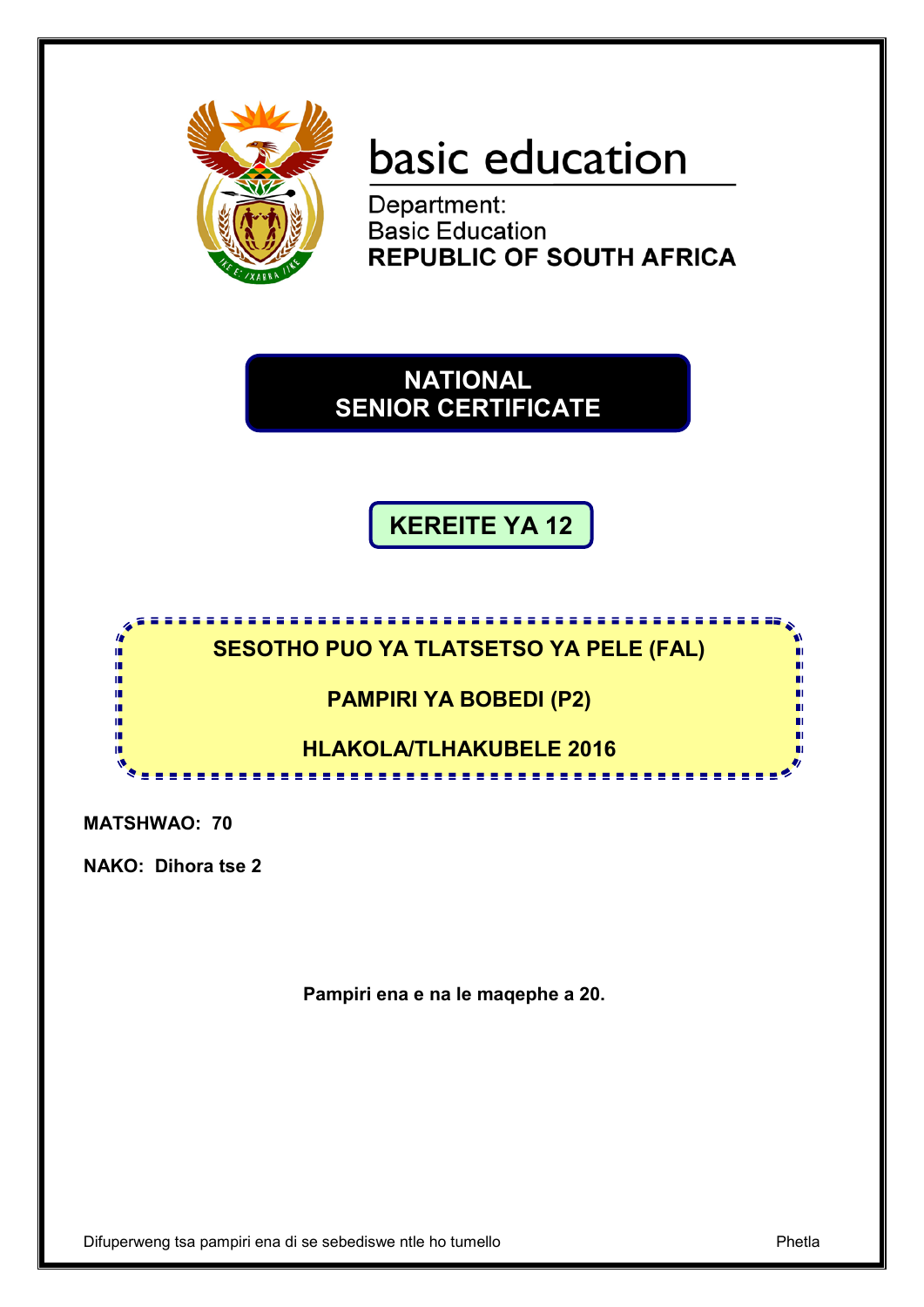#### **DITAELO LE TLHAHISOLESEDING HO MOHLAHLOBUWA**

Pampiri ena e fupere tlhahisoleseding e latelang:

- 1. Bala ditaelo tsena ka hloko pele o araba dipotso.
- 2. O SE KE wa latella ho bala pampiri yohle. Tadima karolo e hlahisang dikahare tsa pampiri leqepheng le latelang, mme o tshwaye dinomoro tsa dipotso tse thehilweng dibukeng tseo o ithutileng tsona. Ka mora moo o bale dipotso tseo, o nto kgetha tseo o lakatsang ho di araba.
- 3. Pampiri ena e arotswe DIKAROLO TSE NNE, e leng:

| Pale/Nobele/Novele  | (35) |
|---------------------|------|
| Tshwantshiso/Terama | (35) |
| Dipalekgutshwe      | (35) |
| Dithothokiso        | (35) |
|                     |      |

4. Araba dipotso TSE PEDI feela, potso E LE NNGWE ho tswa dikarolong le ha e le DIFE TSE PEDI.

> KAROLO YA A: Pale/Nobele/Novele Araba potso ya Pale/Nobele/Novele eo o ithutileng yona.

KAROLO YA B: Tshwantshiso/Terama Araba potso ya Tshwantshiso/Terama eo o ithutileng yona.

KAROLO YA C: Dipalekgutshwe Araba dipotso tsa Dipalekgutshwe ka BOBEDI.

KAROLO YA D: Dithothokiso Araba dipotso tsa Dithothokiso ka BOBEDI.

- 5. Sebedisa lenanennetefatso bakeng sa tataiso.
- 6. Latela ditaelo tse qalong ya KAROLO E NNGWE le E NNGWE ka hloko.
- 7. Nomora dikarabo tsa hao feela jwalo ka ha dipotso di nomorilwe pampiring ya dipotso.
- 8. Qala KAROLO KA NNGWE leqepheng LE LETJHA.
- 9. O eletswa ho sebedisa nako ka moo ho sisintsweng: Sebedisa metsotso e 60 ho ngola KAROLO KA NNGWE.
- 10. Ngola ka mongolo o makgethe o balehang.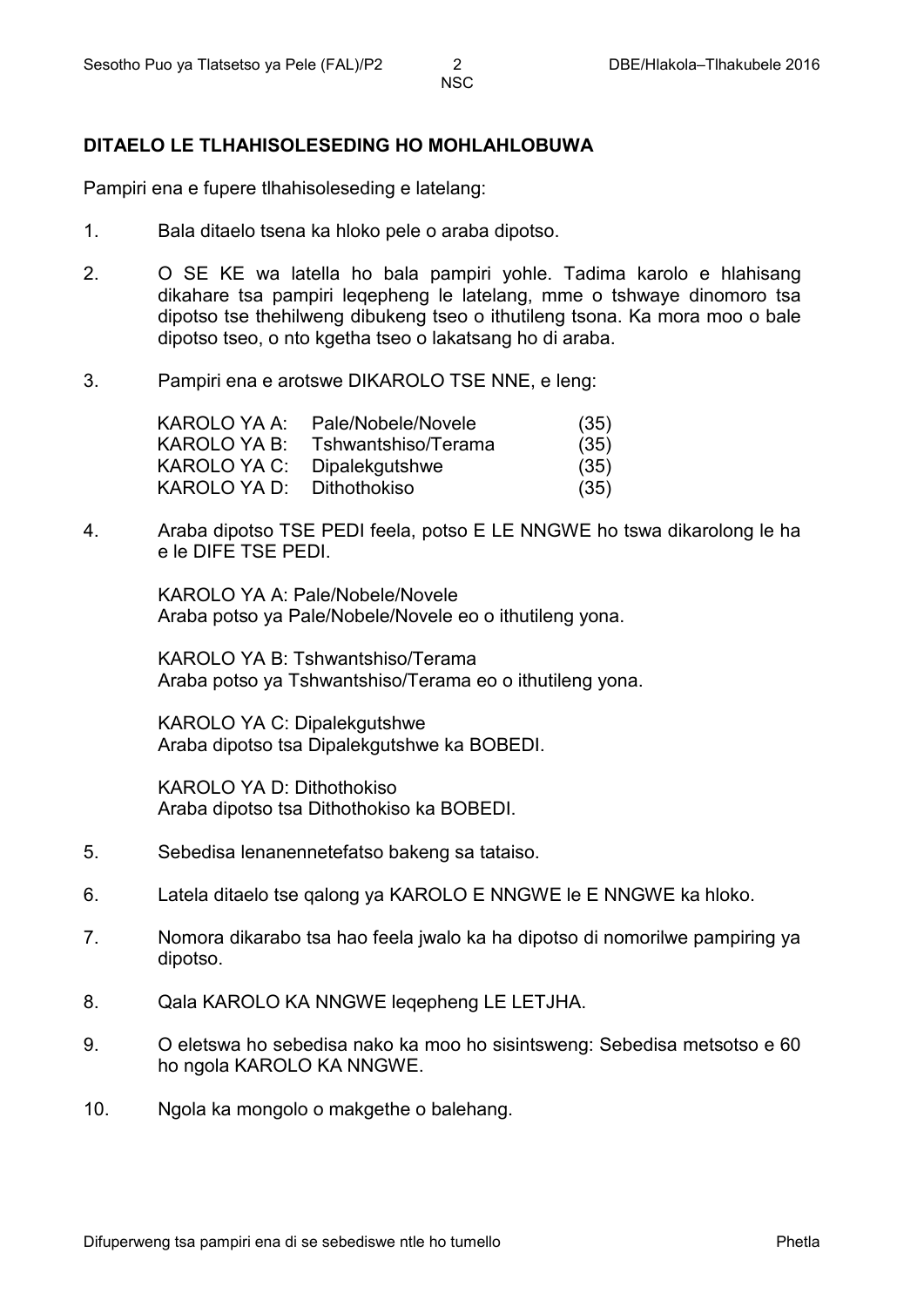#### **LEQEPHE LA DIKAHARE:**

Leqephe lena le tla o thusa ho kgetha dipotso tseo o lakatsang ho di araba, ntle le hore o bale pampiri kaofela.

#### **KAROLO YA A: PALE/NOBELE/NOVELE**

## **Araba potso ya pale/nobele/novele eo o ithutileng yona. NOMORO YA POTSO**<br>
1. Mahlale a kopane Lekwa<br>
1. Mahlale a kopane Lekwa<br>
35 35 5 1. Mahlale a kopane Lekwa **1. Mahlale a kopane Lekwa** 1. Album 35 2. Bosweu ba Lehlwa 2. **Bosweu ba Lehlwa** 2. **35** 3. Sehlekehleke sa Deidro **35** 9 **KAROLO YA B: TSHWANTSHISO/TERAMA Araba potso ya tshwantshiso/terama eo o ithutileng yona.** 4. Sefi 12 **KAROLO YA C: DIPALEKGUTSHWE Araba dipotso KA BOBEDI tsa dipalekgutshwe.** 5.1 'Bontshunyekgare' 18 18 15 5.2 'Ha se nna ke wena' 17 17 16 **KAROLO YA D: DITHOTHOKISO Araba dipotso KA BOBEDI tsa thothokiso.** 6.1 'Fatsheng lena' 17 18 6.2 'Ho se tshepahale' 18 19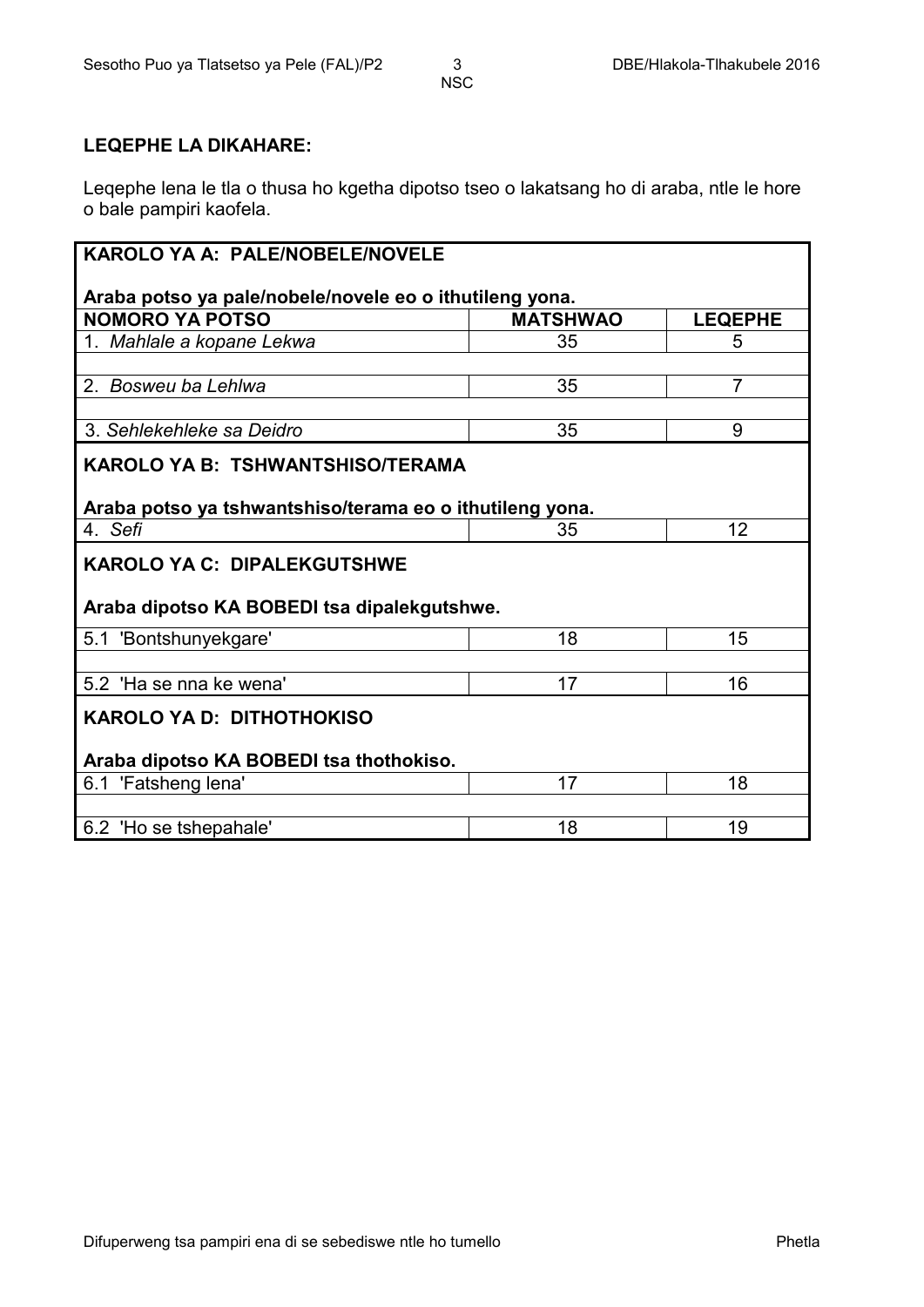#### *Lenanennetefatso:*

Sebedisa lenanennetefatso lena ho nnetefatsa hore na e fela o arabile dipotso tse hlokehang.

| <b>KAROLO YA</b>              | <b>NOMORO</b><br><b>TSA</b><br><b>DIPOTSO</b> | <b>PALO YA</b><br><b>DIPOTSO TSE</b><br><b>LOKELANG HO</b><br><b>ARAJWA</b> | <b>TSHWAYA</b><br>$(\checkmark)$ |
|-------------------------------|-----------------------------------------------|-----------------------------------------------------------------------------|----------------------------------|
| A: PALE/NOBELE/NOVELE         | $1 - 3$                                       |                                                                             |                                  |
| <b>B: TSHWANTSHISO/TERAMA</b> | 4                                             |                                                                             |                                  |
| <b>C: DIPALEKGUTSHWE</b>      | $5.1 - 5.2$                                   |                                                                             |                                  |
| <b>D: DITHOTHOKISO</b>        | $6.1 - 6.2$                                   |                                                                             |                                  |

**ELA HLOKO:** Etsa bonnete ba hore o arabile dipotso tse karolong TSE PEDI feela.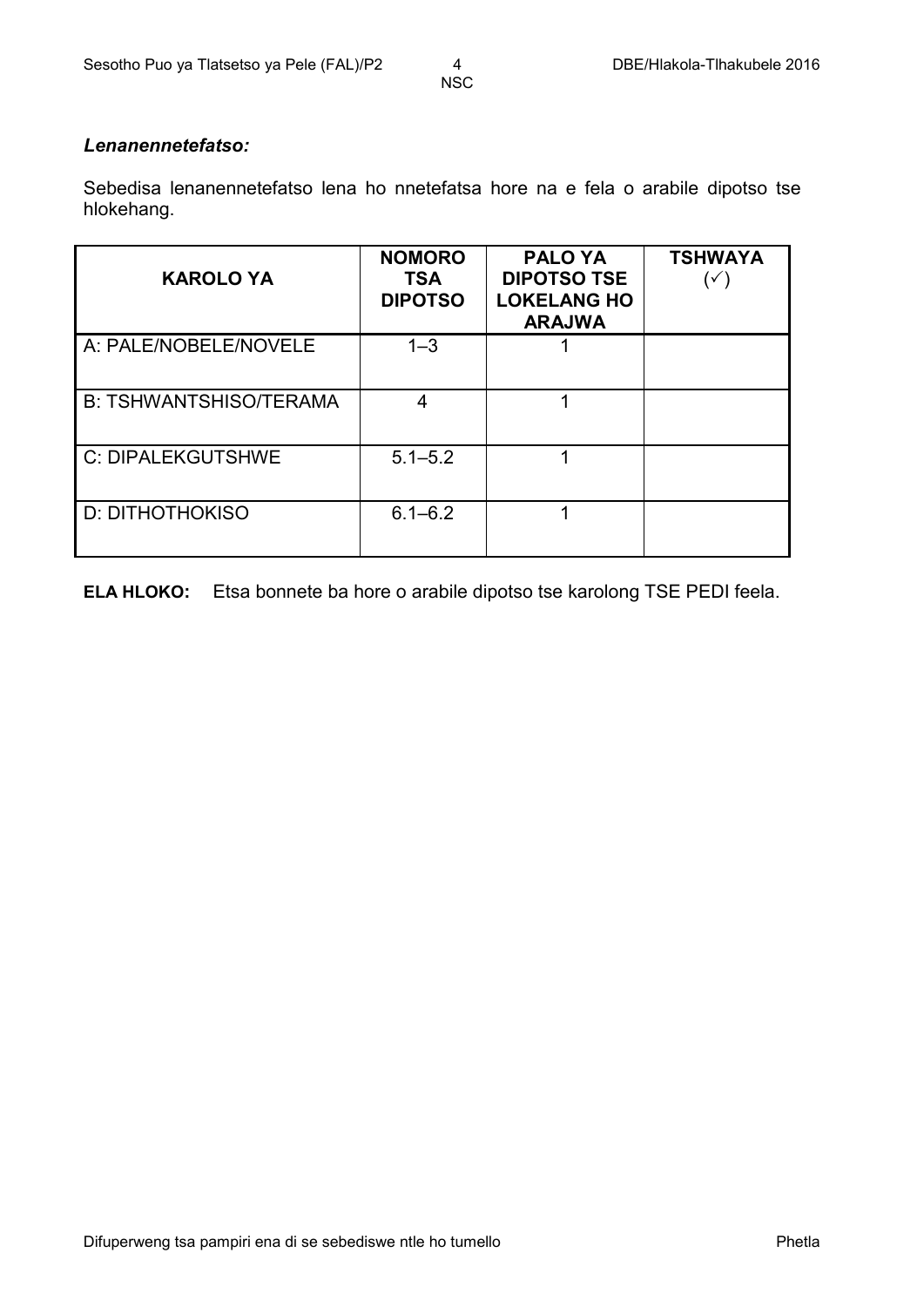### **KAROLO YA A: PALE/NOBELE/NOVELE**

Kgetha mme o arabe potso E LE NNGWE e itshetlehileng bukeng eo o ithutileng yona selemong sena.

### **POTSO YA 1:** *MAHLALE A KOPANE LEKWA* **– DN Katsie**

Bala qotso ena ka hloko, o nto araba dipotso tse thehilweng paleng yohle.

'Mofumahadi ya kgabane, le lekgotla le hlomphehang le ke le ntshekehele tsebe. Ke ngaka, mme ha ke ya tla dula mona, ba bangata ba hlorang ba nkemetseng pele kwana. Ba bangata ba ditsietsing, mahlomoleng, mme ba emetse nna. Ka hona he, ho bebofatsa taba tsena tseo ke boneng hore e se e le lefito ke tla beha tjena; Morena ha a ne a nketetse, potsong tsa ka tsa hore na mofumahadi le setjhaba ba tla dumela le ho kgolwa jwang seo ke ba hlalosetsang sona, morena o ne a re ha le sa kgolwe ke tsamaye le lona ho ya lebitleng la hae. Ke teng moo yena a tlang ho bua le lona ka sebele sa hae, nna ke itholetse. Ke a kopa he, hore re hle re potlakeleng teng moo morara ona o tla raroloha teng ...!

Matona a buela mahong: 'A re yeng ... a re yeng, ebang ha ho jwalo molotsana towe '

'Be butleng banna ... wena nnyeo phakisa o kene hara motse o hlabe mokgosi, setjhaba se potlake se tlo bokana kgotla mona,' ke letona le leholo leo. Ha dikgomo di tlwaela makgulo, setjhaba se ne se se se bokane ka bongata bo tshabehang kgotla mane. Ho nyeunya, ho tswile le setsohatsana, ngwana, monna le mosadi.

| 1.1 | Morena eo ho buuwang ka yena qotsong ee ke mang? |  |
|-----|--------------------------------------------------|--|
|-----|--------------------------------------------------|--|

- 1.2 Mophetwa enwa ya iphetotseng ngaka, ha habo kwana o ne a sebetsa mosebetsi ofe? (1)
- 1.3 Ho ya ka diketsahalo tsa pale ena mophetwa eo ya ikentseng ngaka, o ne a ile a fihla neng moo moreneng? (1)
- 1.4 Hantlentle ke lebaka lefe le neng le etsa hore mophetwa ya iphetotseng ngaka, a be sebete ho ya bua le mofu morena lebitleng? (1)
- 1.5 Tikoloho ya diketsahalo tshwantshisong ee ke ya mofuta ofe? (1)
- 1.6 Qolla dintho TSE PEDI qotsong tse nnetefatsang karabo ya hao e ho 1.5. (2)
- 1.7 Mophetwa ya neng a iphetotse morena ka lebitleng o ne a hlaha motseng ofe? (1)
- 1.8 Bolela hore ke Nnete kapa Mafosi, o be o nehelane ka lebaka la karabo ya hao.

Ketsahalo ya mabitleng ke e nngwe e bontshang tharahano paleng ena. (2)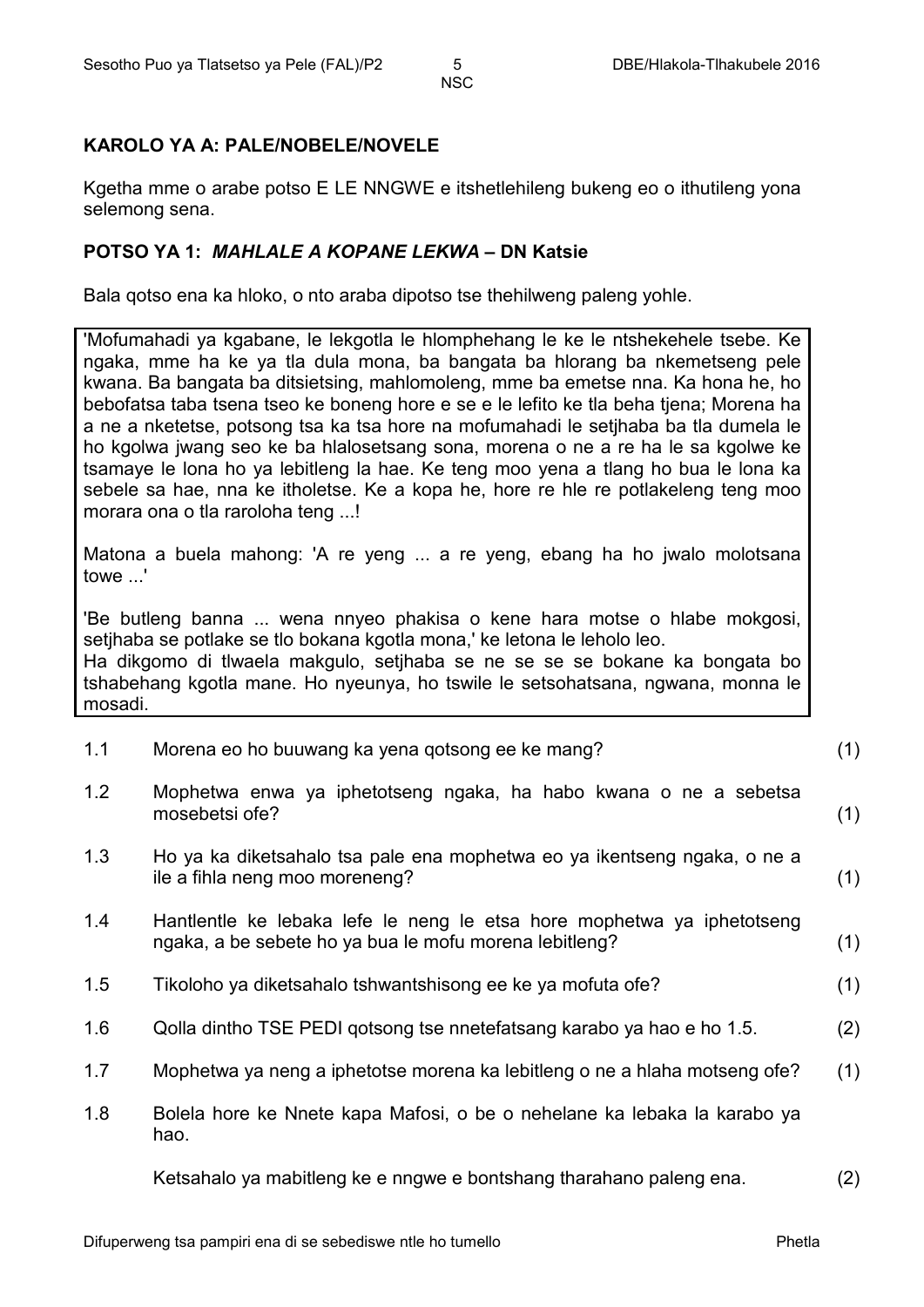1.9 Nehelana ka lebaka le dumellanang le polelo e latelang:

Qotso e ka hodimo e totobatsa maikutlo a kgalefo. (2)

- 1.10 Diketsahalo paleng ee di tshetlehilwe/thehilwe maemong a mofuta ofe a phedisano Foreisetata? Nehelana ka lebaka la karabo ya hao. (2)
- 1.11 Tomatso e totobatswa jwang ke ditaba tsa qotso e ka hodimo? (2)
- 1.12 Ke ketsahalo efe paleng ena e nnetefatsang hore haesale baphetwa ba sehlooho ba sa tshepane ho tloha qalong? Tshehetsa karabo ya hao ka lebaka. (3)

Bala qotso ena ka hloko, o nto araba dipotso tse thehilweng paleng yohle.

Ke hona mapolasing ana ho e meng ya metsana e ka leboya la Foreistata, moo ho neng ho phela teng monna e mong. Monna enwa e ne e le modisana wa makgomo le manku. Ntle le moo e ne e le setsomi, mme a tsejwa haholo ke hona. Ka baka la matlalo a phoofolo tse hlaha ao a neng a bapatsa ka ona.

Ka mohlomong ha a ntse a tsoma a wela mahe a dinotshi hodimo. Ya be e se le ka ona e le tlakana le a raha. Ao tjhe tau ya tona, motho wa ho nahana kapele a be se a re; 'Kgele banna, mahe ana ke tla a etsa jwang? O, butle ke tla ya adima bolekana motseng wanene, ke tlo tshela mahe ana ho bona. Motho a ka nna a tsosa mokgwa ka mahe ana'.

O ile he, mme a fela a bo fumana. Ya be e le ba botonanahadi. Ere ka ha le yena e le mohlolaodietsa, a be a se a nahana mokgwa wa ho iphumanela tjhelete ka mahe ana a dinotshi. 'Hee banna, ke fumane leqheka, ke tla tlatsa bolekana bona ka lehlabathe, mme ke ntano ngwatha ho se hokae maheng ana, mme ke a tshele hodima hlabathe lena ka bolekaneng ka mona, bo tlale bo re tswete!'

- 1.13 Ke lebaka lefe le ileng la etsa hore monna eo a etse qeto ya ho ya rekisa mahe ao a dinotshi porofensing e nngwe? (1)
- 1.14 Pakeng tsa baphetwa ba sehlooho ke ofe ya neng a dumela hore monna ha a tshwanela ho sebeletsa monna e mong? (1)
- 1.15 Ke dintlha dife TSE PEDI tse lokelang ho hlaha tlhekelong tse fumanwang qotsong e ka hodimo? (2)
- 1.16 Ke ketsahalong efe moo o ka reng mongodi o sebedisitse teketliso paleng ee? Nehelana ka lebaka la karabo ya hao. (2)
- 1.17 Ditaba tsa qotso ee, di totobatsa mophetwa ya buang qotsong e le motho wa semelo/botho bofe? Tshehetsa karabo ya hao ka ketsahalo E LE NNGWE e tswang paleng. (2)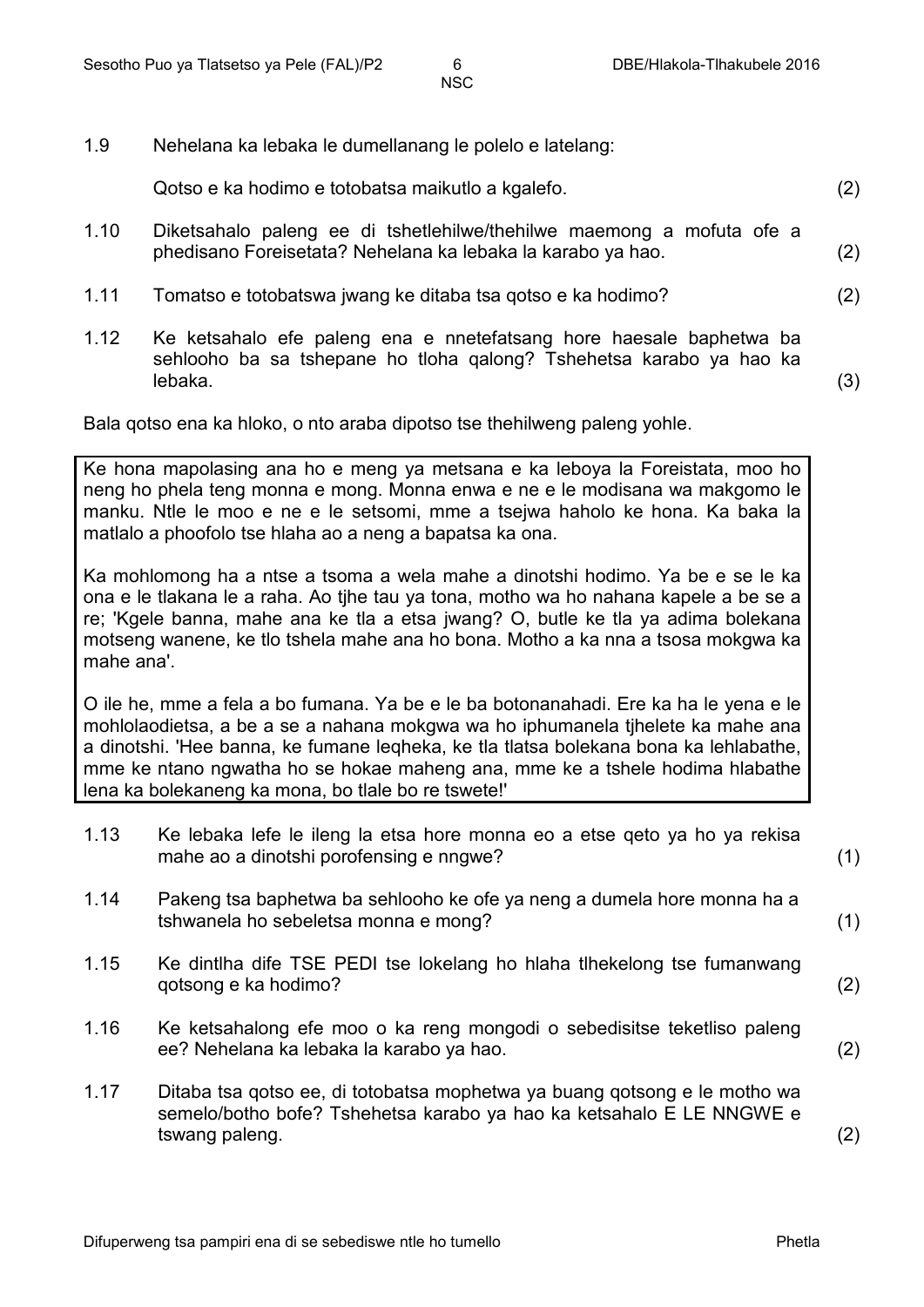**[35]**

NSC

- 1.18 Maele a reng, 'tshwele le beta poho', a dumellana jwang le kamano ya baphetwa ba sehlooho paleng ee? (2)
- 1.19 Hlalosa kamoo mosadi wa Sekgukguni a bileng le seabo kateng ntshetsopeleng ya pale ena. (2)
- 1.20 Na mongodi o atlehile ho amahanya lebitso 'Hadibonwe' le diketsahalo tsa pale ee? Nehelana ka lebaka la karabo ya hao. (2)
- 1.21 Pula e neng e ntse e fafatsa ha Sekgukguni a tswa ka lebitleng, re ka re e ne e le letshwao le bontshang eng ho yena ho ya ka diketsahalo tsa pale ee? (2)

#### **KAPA**

#### **POTSO YA 2:** *BOSWEU BA LEHLWA* **– Sello Moroe**

Bala diqotso tsena ka hloko, o nto araba dipotso tse thehilweng paleng yohle.

Ka potlako Lerato a re, 'Lekwala ke wena! O lwantshanang le batho le ka Sontaha. Le hona ha ke tsebe hore o batlang pela ka, ha ke hloke thuso ya hao ke a leboha'. A tjhetjha pela hae. Ke ne ke thotse ke sa tsebe hore ke etseng.

'Oho, o phelekanyeditswe ke sefelekwane sena se hlolang ka bomenemene, hommeng nna ke tla le bontsha hore ke mang, le tla ntlhompha kaofela ha lona; le hona ha ke tsebe hore le emetseng, tswang!'

Ra tswa, ke ferekane ke bile ke halefile ke sa tsebe hore ke etseng. Ka lehlohonolo batho ba ne ba se bangata, kamoo ke neng ke halefile kateng, ka hloka le mantswe a ho ipuella.

'O se ke wa nahana hore ha o phemme o motle pokola towe'. Ke yena eo a re felehetsa. Ana mantswe a ile a ntlhaba hoo ke neng ke re ke a mo kgorohela empa boPuse ba nthiba.

'Kgaohana le yena eo, o bolawa ke mona, e ka re ha se ngwana wa motho ya hlomphang jwalo ka ntatae. Ha ke tsebe hore ha a ne a le teng o ne a tla mo etsang'. Ke Lerato eo ka pelo e bohloko a bile a halefile.

- 2.1 Diketsahalo tse qotsong ee, di etsahalla sebakeng sefe? (1)
- 2.2 Ke mophetwa ofe eo e leng molwantshi ditabeng tsa qotso ee? (1)
- 2.3 Sesosa sa kgohlano paleng ee ke sefe? (1)
- 2.4 Mantswe ana, 'Oho, o phelekanyeditswe ke sefelekwane sena se hlolang ka bomenemene' ha se nnete. Nehelana ka lebaka le tiisang sena. (2)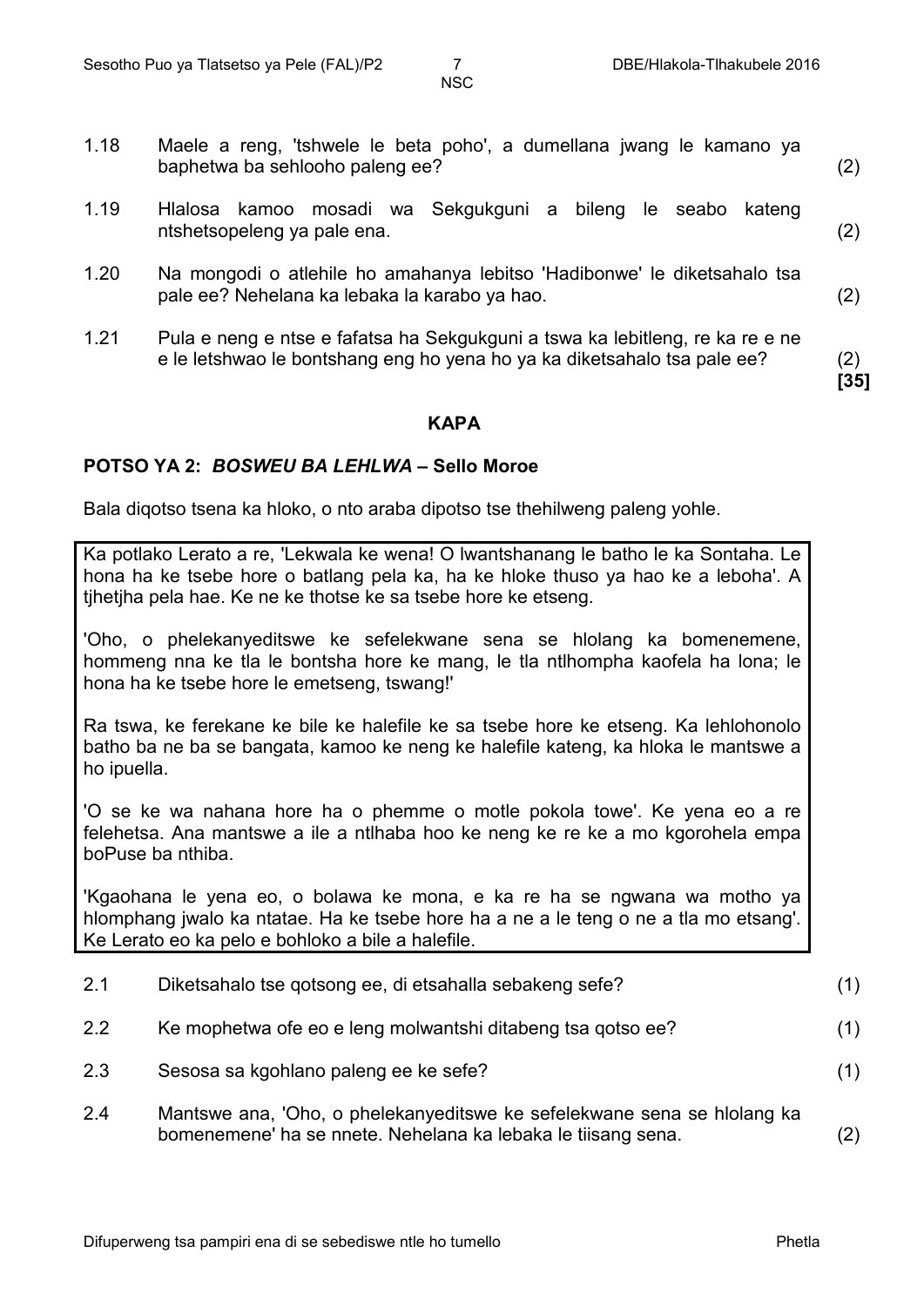- 2.5 Diketsahalo tsa pale ena di totobatsa mehla ya sejwalejwale. Nehelana ka ketsahalo TSE PEDI tse bontshang sena. (2)
- 2.6 Dipuo tsa mophetwa eo o mmoletseng ho 2.2, di mo senola e le motho wa semelo/botho bofe? (2)
- 2.7 Bolela hore polelo e latelang ke Nnete kapa Mafosi, o be o nehelane ka lebaka la karabo ya hao.

Molwantshi qotsong ena, ke yena mophetwa ya ileng a qetella a hlotse kgohlanong e paleng ena. (2)

- 2.8 Polelo ena, 'Leshala le tswala molora', e dumellana jwang le se etsahalang qotsong ee? (2)
- 2.9 Na ketsahalo ya hore Hlomi a se ke a lahla mangolo le sefaha tse tswang ho Dineo, ho na le seo e neng e se bidietsa? Nehelana ka lebaka la karabo ya hao. (2)
- 2.10 Pakeng tsa kgohlano ya ka ntle le ya ka hare, ke efe e matla/e hlahellang haholo paleng ena? Nehelana ka lebaka la karabo ya hao. (3)

Bala qotso ena ka hloko, o nto araba dipotso tse thehilweng paleng yohle.

Keledi tseo ke neng ke leka ho di kgama tsa theoha jwaleka diphororo, ke thotse empa pelo yona e sisa. A mpotsa hore Lerato o etsang re se re ntse re lebile ka tlung. O ne a tshohile haholo a bile a thothomela. Ka ho hloka karabo, ka thola feela ke dutse sofeng.

O ne a se a fellwa ke mamello ha Lerato a kena. Re ile ra mo sheba hong. A ema tlekelele ho bona meokgo marameng a ka. A tla butle a fihla a dula sofeng e neng e le pela ka. O ile a thola jwalo a ntjhebile ka mahlong. Ke ne ke mo shebile le nna. E ne e ka ha se Lerato yane ya neng a bua le nna ha bohloko; fahleho sa hae se le bonolo se tletse lerato.

A sheba mme wa hae ya neng a maketse haholo, yaba o ntjheba hape; a behile matsoho a hae hodima a ka, yaba ka lentswe le inyatsang o re, 'Hlomi ntshwarele, ke ne ke sa tsebe seo ke neng ke se etsa. Ruri ke ne ke thotofetse. Ntshwarele hle Hlomi.' Yaba o a lla. Ke ne ke sa tsebe hore nka etsa kapa ka bua eng, ke kopane hlooho, ke sa utlwisise ho etsahalang. Ya ka jwale ke nna ya molato. Ka ema ka bula lemati yaba ke a tswa.

- 2.11 Ke ketsahalo efe e bontshang mothinya o sa lebellwang qotsong ee? (1)
- 2.12 Ke dintho dife TSE PEDI qotsong, tse bontshang hore Hlomi o ne a sa kgotsofalla se neng se etsahetse? (2)
- 2.13 Ke lebaka lefe le neng le entse hore Lerato a buise Hlomi ha bohloko? (1)
- 2.14 Nehelana ka baphetwa BA BABEDI bao Hlomi a neng a na le bona mohla a neng a bona lehlwa hodima lebitla la Lerato? (2)
- 2.15 Tlhekelong/Tlhahisong ya pale ena, mongodi o tjebetse babadi pele ka toro eo Hlomi a ileng a e lora ka Lerato. Bohlokwa ba lewa lena ka hara pale ke bofe? (2)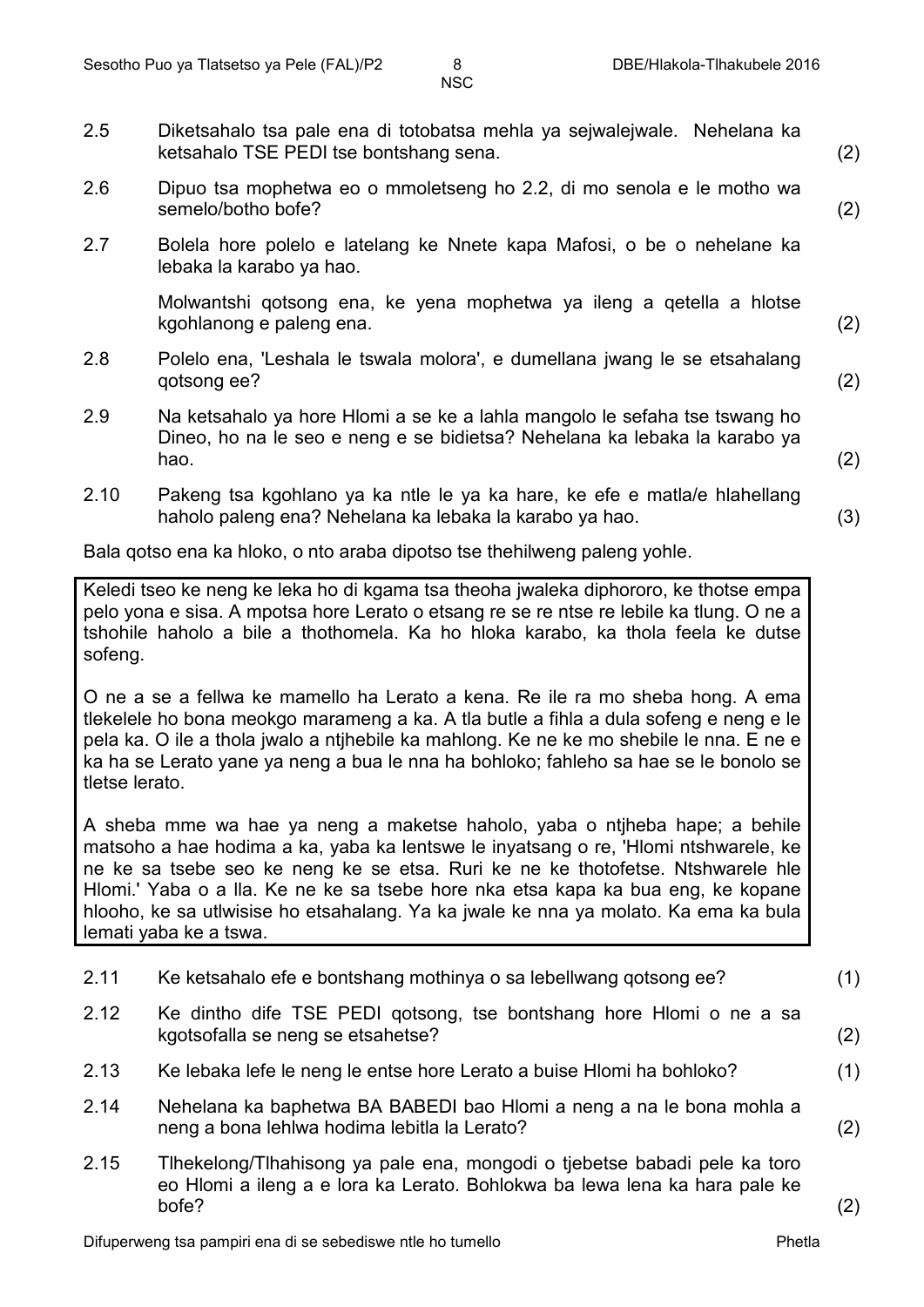**[35]**

NSC

- 2.16 Ke diketsahalo dife TSE PEDI tse bontshang hore ditaba tsa pale ena ke tsa makeisheneng? (2)
- 2.17 Ke ketsahalo efe e ileng ya etsa hore Hlomi a iphumane a bua le mme wa Lerato? Hlalosa kamoo ketsahalo eo e bontshang tharahano kateng paleng ena. (3)
- 2.18 Ke maikutlo afe a totobatswang ke dipuo tsa Lerato? Tshehetsa karabo ya hao ka lebaka. (2)
- 2.19 Mokgwa oo mme wa Lerato a fihlelletseng tharollo ya twantshano pakeng tsa Hlomi le Lerato, na ke oo le wena o ka beng o ile wa o sebedisa? Fana ka lebaka la karabo ya hao. (2)

#### **KAPA**

#### **POTSO YA 3:** *SEHLEKEHLEKE SA DEIDRO* **– VT Masima**

Bala qotso ena ka hloko, o nto araba dipotso tse tla e latela tse thehilweng paleng yohle.

Seledu sa hae sona se ne se le selelele, e le seledu sa motho ya manganga, ya sa teleng ha bonolo. Molomo wona e ne e le wa motho ya dutseng a bontse jwalo ka ha eka tsohle tseo a di bonang lefatsheng di a mo qabola. Le ha ho le jwalo, motho o ne a ka makatswa ke mahlo a mohlankana enwa ha a rotse dikgalase tse mahlong. E ne e le mahlo a bohale, a tjhatjhametsang, mahlo a tsebang ho bona se ka pelong ya motho, mme a fihle a hlahlobise se teng ka moo, a ntano jwetsa monga wona ho etsa qeto e nepahetseng ka eo ya shebuweng.

Ha monna enwa wa motsamai a tswa ka koloing, a ka a qala ka ho iqamaqamakisa jwalo ka motho ya sa tsebeng hantle seo a tshwanetseng ho se etsa. Ka lehlohonolo, e mong wa balebedi a be a se a potlakela ho yena, a otla saluti ya mofuta a nto kopa dinotlolo tsa koloi ho moeti. Ha molebedi enwa a se a fumane dinotlolo a kgannela koloi boemelong ba dikoloi bo ikgethileng. Nakong ena monna wa motsamai yena a toba monyakong o moholo o kwetsweng, empa o ileng wa buleha hanghang ha a atamela ho wona. Lekgatheng lena monna wa moeti a phahamisetsa balebedi letsoho a nto nyamella ka hare.

- 3.1 Ke sebakeng sefe mona moo mophetwa ya bitswang monna wa moeti a fihlang ho sona? (1)
- 3.2 Fana ka lebaka le neng le entse hore mophetwa enwa a tle sebakeng seo o se boletseng ho 3.1. (1)
- 3.3 Bolela ketsahalo E LE NNGWE qotsong e bontshang ntle le tikatiko hore mophetwa enwa ha se mothonyana feela. (1)

Difuperweng tsa pampiri ena di se sebediswe ntle ho tumello Phetla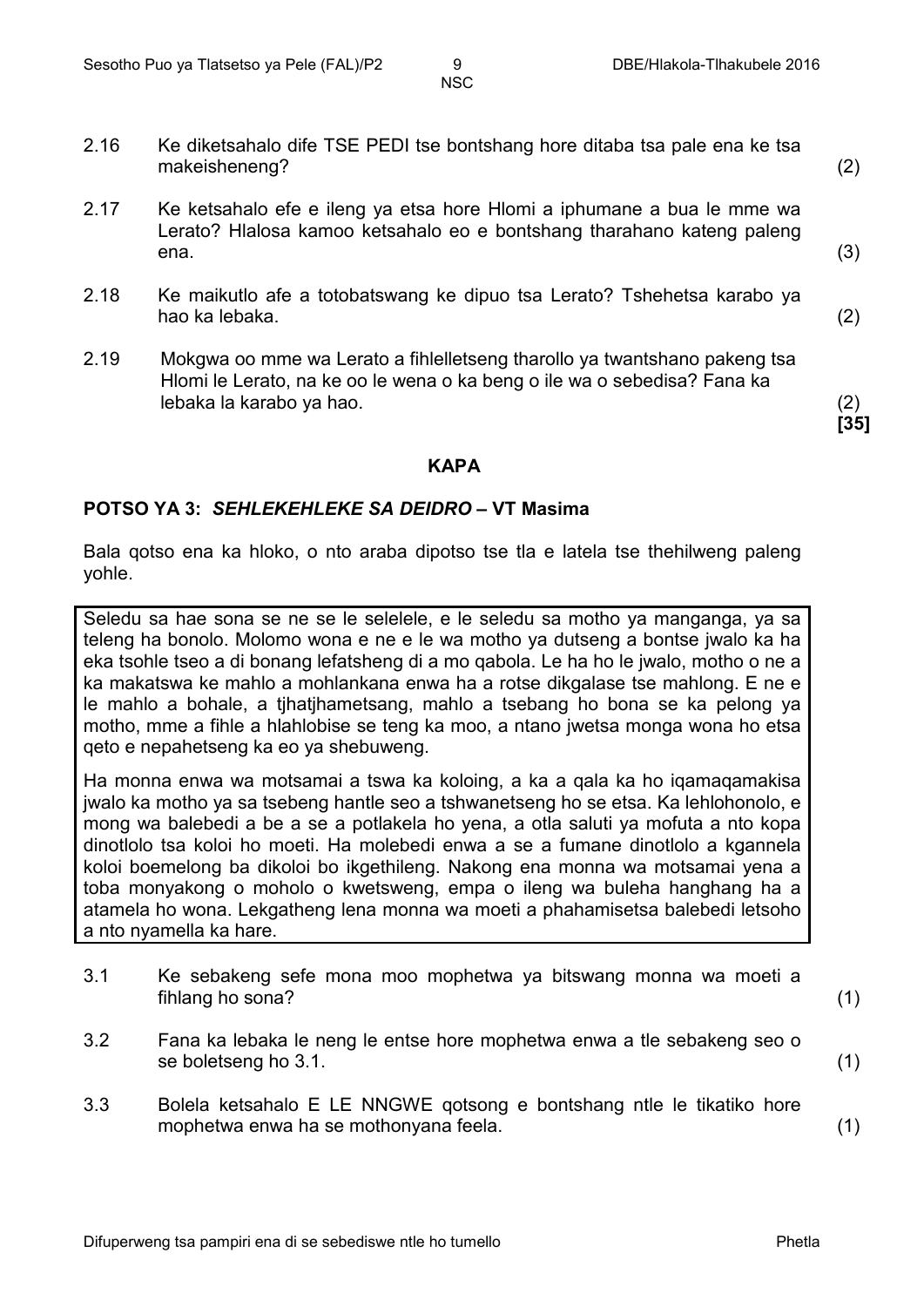- 3.4 Ditaba tsa qotso ee ke tsa mehleng efe? Nehelana ka ketsahalo E LE NNGWE e nnetefatsang karabo ya hao. (2)
- 3.5 Mongodi o sebedisitse lewa/tsela efe ho re senolela semelo/botho ba mophetwa eo ho buuwang ka yena qotsong? (1)
- 3.6 Tlhahisong/Tlhekelong ya pale ena mongodi o sebedisitse lewa la ho qala ka diketsahalo tse etsahetseng qetellong ya pale. Le bitswang lewa leo? Bohlokwa ba lewa lena ka hara pale ke bofe? (3)
- 3.7 Nehelana ka lebaka le itshetlehileng paleng le tiisang polelo e latelang:

Ditaba tsa qotso ena di bontsha ho hola (kgolo) ha diketsahalo paleng. (2)

- 3.8 Diketsahalo paleng ee di tshetlehilwe/thehilwe maemong a mofuta ofe wa phedisano? Nehelana ka lebaka la karabo ya hao. (2)
- 3.9 Bolela hore polelo e latelang ke Nnete kapa Mafosi, o be o tiise karabo ya hao ka lebaka.

Monna wa motsamai qotsong ena ke yena mophetwa wa sehlooho. (2)

3.10 Ke ketsahalong efe moo o ka reng mongodi o sebedisitse teketliso paleng ee? Nehelana ka lebaka la karabo ya hao. (2)

Boela o bale qotso e latelang ka hloko, o nto araba dipotso tse tla e latela tse thehilweng paleng yohle.

Kapelepele koloi ya dinkge ya fihla ya ema mabapa le ya Chikano. Chikano a tshoha haholo ha a bona ho kang molamu ho hlaha fensetereng ya koloi e emisitseng pela ya hae, mme a nyamella fatshe ka ho panya ha leihlo. Ketso ena ya hae ya phakisa ho arabelwa ke ho thwathwaretsa ha sethunya sa othomathiki. Eitse ha sethunya seo se se se hlenhlantse koloi ya Chikano ka ho anetseng, sa re nyele, ha ba ha kgutsa ha e se feela mantswenyana a batho ba neng ba etla ba matha ho tla bona se etsahetseng. Ka mora metsotswana e se mekae, Chikano a phahamisa hlooho ho bona se etsahalang.

Hanghang koloi ya dinokwane ya thakgoha ka lebelo le tshosang, ya tshela makopanong a ditsela diroboto di ntse di kwetse, mme ya nka mothinya ka lebelo yaba e fedile mahlong. Jwale batho ba qala ho etsa lerata le leholo ba itlatlarietsa ka mokgwa o mong o ileng wa makatsa Chikano. Kapelepele mapolesa a fihla. E mong wa diofisiri a phallela ho Chikano ha makoloi a mang a mapolesa a seohela koloi ya dinokwane.

'Ana ha o a tswa kotsi, monghadi?' ho botsa ofisiri. 'Ha ke so be le bonnete ba taba eo, monghadi', ho araba Chikano. 'Empa ke a tshepa hore ke se ke tswa Boyabatho, moo ba hanneng ho nkamohela'.

3.11 Tlhaselo ena e etsahalla toropong efe? (1)

3.12 Hobaneng dinokwane tsee di ne di batla ho bolaya Chikano? (1)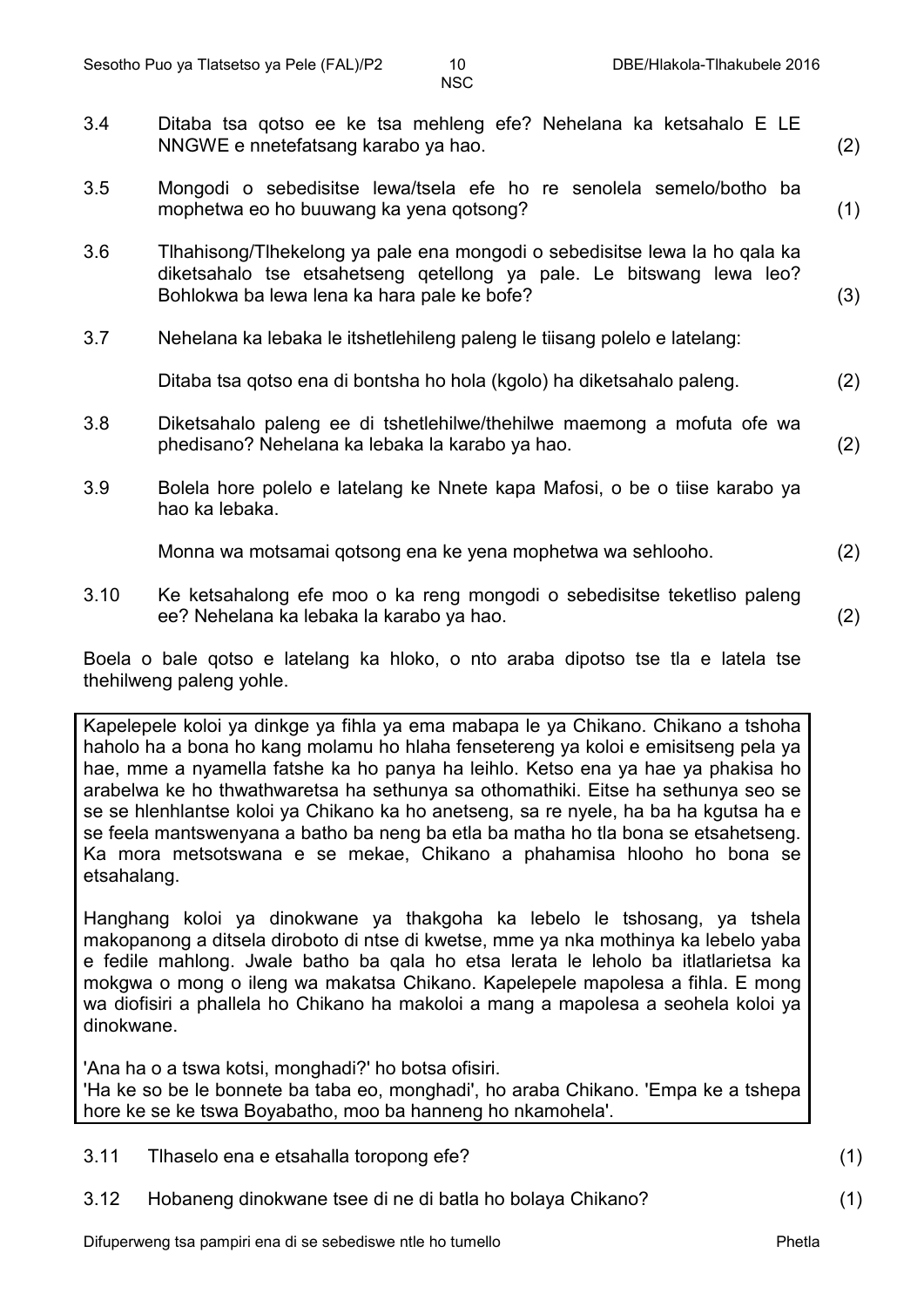| 3.13 | Tiisa polelo e latelang ka lebaka le nepahetseng.                                                                                                                                      |     |
|------|----------------------------------------------------------------------------------------------------------------------------------------------------------------------------------------|-----|
|      | Qotsong ena ho hlahella kgohlano ya ka ntle.                                                                                                                                           | (1) |
| 3.14 | Nehelana ka dintlha TSE PEDI tse bontshang ho tshwana pakeng tsa tlhaselo<br>e gotsong le e ileng ya etsahalla Chikano hoteleng eo a neng a dula ho yona.                              | (2) |
| 3.15 | Ke ketsahalo efe e bontshang hore tlhaselo ya dinokwane e qotsong, ha e a<br>ka ya sitisa Chikano diphuputsong tsa hae?                                                                | (2) |
| 3.16 | Hlalosa mothinya o neng o sa lebellwa o ileng wa nkuwa ke ketsahalo ya<br>mohla Mobishopo Biala a neng a kopane le Chikano ha Katriena.                                                | (2) |
| 3.17 | Chikano o ne a tsebe jwang hore hohle moo a neng a ya teng, Ramaqiti o ne<br>a ntse a mmehile leihlo?                                                                                  | (2) |
| 3.18 | O nahana hore hoja Chikano o ne a hlolehe diphuputsong tsa hae tse<br>malebana le Bana ba Phiri, ho hioleha hoo ho ne ho ka ama ntshetsopele ya<br>diketsahalo ka tsela efe paleng ee? | (2) |
| 3.19 | Na o dumellana le maikutio a reng mongodi o phethetse pale ee hantle?<br>Nehelana ka lebaka la karabo ya hao.                                                                          | (2) |
| 3.20 | Ho baphetwa ba sehlooho paleng ee, ke ofe eo o sa mo rateng? Hobaneng?                                                                                                                 | (3) |
|      | <b>MATSHWAO OHLE A KAROLO YA A:</b>                                                                                                                                                    | 35  |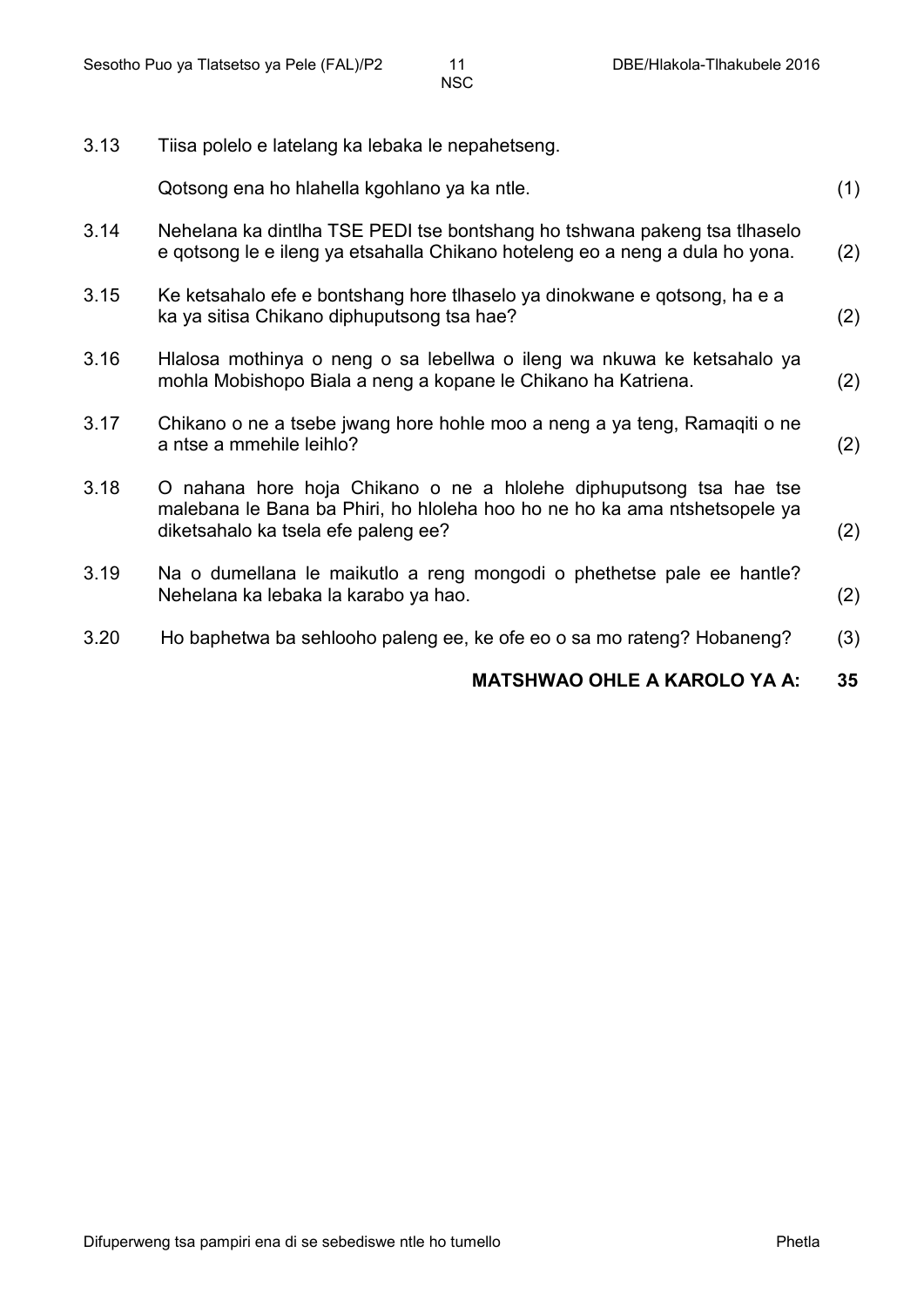#### **KAROLO YA B: TSHWANTSHISO/TERAMA**

Araba potso ya buka eo o ithutileng yona feela karolong ena.

#### **POTSO YA 4:** *SEFI* **– DJ Nkutha**

Bala qotso e latelang ka hloko, o nto araba dipotso tse thehilweng tshwantshisong yohle.

| RABODITSE: O ntse o hopola taba ya rona ya hoseng ke a tshepa. |  |  |  |  |  |
|----------------------------------------------------------------|--|--|--|--|--|
|----------------------------------------------------------------|--|--|--|--|--|

- MOTAUNG: O bua ka efe ha di le ngata hakaale?
- RABODITSE: Yane ya hore o tla be o lahlile tjhelete ha o ruta ngwanana. Hopola le bao re buileng ka bona. Ha ba o qaka o tle ke tla o thusa. Ngwanana ke lefa la baditjhaba. Ngwana a ka o tlontlolla o mo tshepile. A o bakele dintja tse tla o bohola ha tse ding di ka o amoha bophelo.
- MOTAUNG: Ke a utlwa weso empa mosadi wa ka o tla lwana hobane qeto re e nkile re le kaofela.
- RABODITSE: (*A kgena*.) O tshereane monna. Athe hlooho ya lelapa ke mang? Ke mosadi kapa wena? E ka re o hana ka matsoho monna. Adimana ka diatla monna o lokise motse. O hopole hore mosadi ke mosadi, e ntse e le mosadi, o shebahala bosadi, mme e tla dula e ntse e le mosadi sethatong. O etsa tsa bosadi. Pina e ne e qete ditaba ya re le hara masiu o ntse a kopa, mosadi ha a kgotsofale. Tjhopohelwa feela wena o lokise motse. Nna ke o bolelletse hore ke ba tlotsitse ka phafa ba ba ba mpinela pina. Ho nna makatolle ba e kgola mmoho le bonase ba sa e sebeletsa.

| 4.1 | Ngwana wa ngwanana eo ho thweng a se ke a iswa sekolong ke mang?                                                                                                                   | (1) |
|-----|------------------------------------------------------------------------------------------------------------------------------------------------------------------------------------|-----|
| 4.2 | Qotso ee e totobatsa leeme la mofuta ofe? Nehelana ka dintlha TSE PEDI tse<br>hlahang qotsong, tse tshehetsang karabo ya hao.                                                      | (3) |
| 4.3 | Ke maikutlo afe a totobatswang ke dipuo tsa Raboditse?                                                                                                                             | (1) |
| 4.4 | Puisano ee ya Raboditse le Motaung e etsahalla sebakeng sefe?                                                                                                                      | (1) |
| 4.5 | Puisano e gotsong ee e totobatsa diketsahalo tsa mehla efe?                                                                                                                        | (1) |
| 4.6 | Ke sebapadi sefe seo e leng mohlohleletsi/mogabanyi tshwantshisong ee?                                                                                                             | (1) |
| 4.7 | Ka ntlha TSE PEDI bolela hore maikemisetso a Raboditse e ne e le afe ka<br>puo ena ya hae e qotsong.                                                                               | (2) |
| 4.8 | Kgetha karabo e nepahetseng ho tseo o di fuweng ka masakaneng. Ditaba<br>tsa gotso ena, di bontsha (kgolo ya diketsahalo, tharahano ya diketsahalo,<br>sehlohlolo sa diketsahalo). | (2) |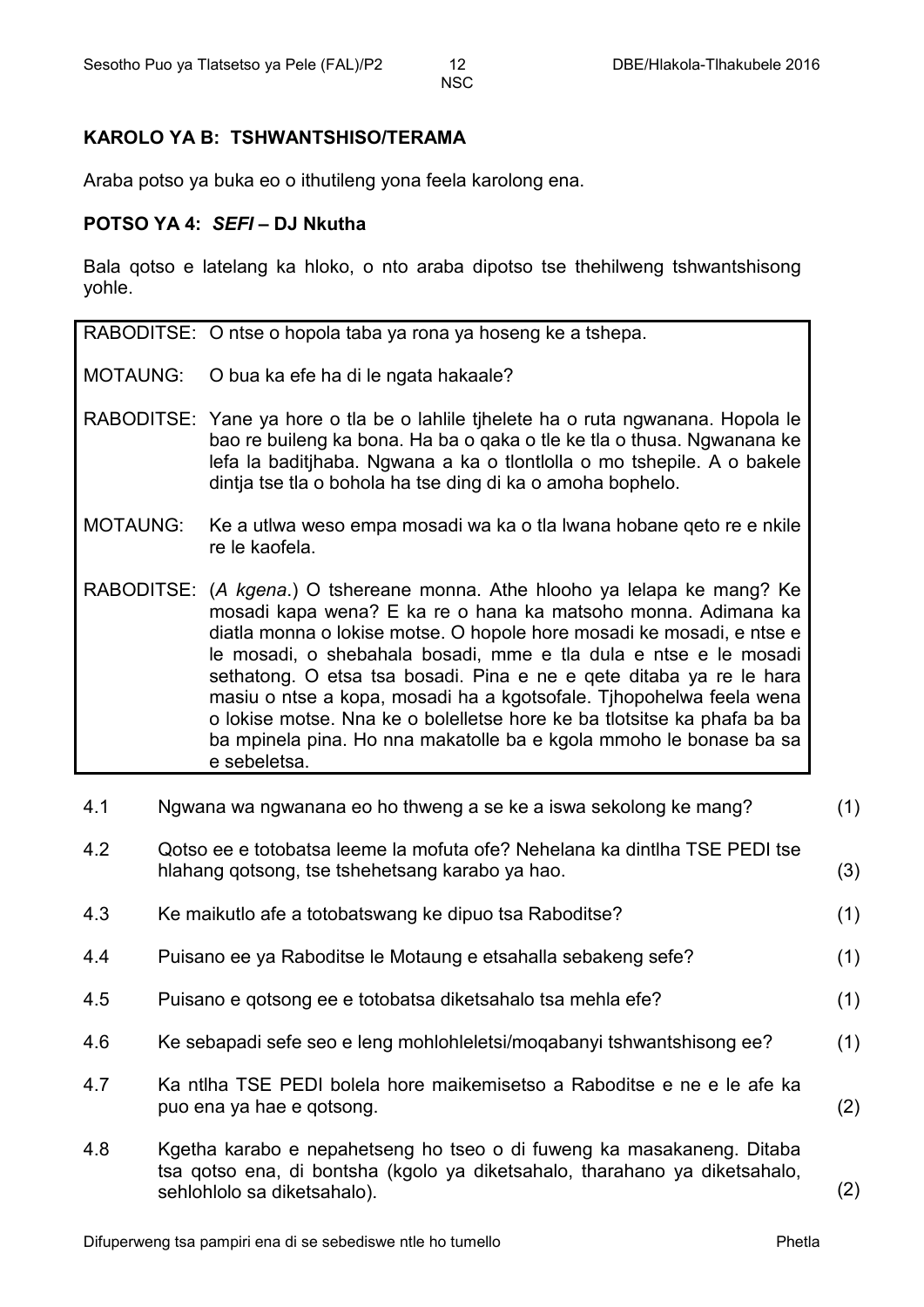4.9 Polelo e latelang ke ntlha kapa ke mohopolo? Nehelana ka lebaka la karabo ya hao o itshetlehile ka ditaba tsa tshwantshiso ena.

Mosadi ha a kgotsofale. (2)

- 4.10 Tshwantshiso/Sereello se sebedisitsweng polelong ena, 'A o bakele dintja tse tla o bohola', e o thusa jwang ho utlwisisa se bolelwang ke Raboditse? (2)
- 4.11 Ke ketsahalo efe paleng ee, e tiisang maele ana, 'e kgotjwa e le maoto mane'? Tshehetsa karabo ya hao ka lebaka. (3)

Boela o bale qotso e latelang ka hloko, o nto araba dipotso tse thehilweng tshwantshisong yohle.

| <b>MMATIISETSO:</b>                                                                     | (A theola sefutho). O kae yena? Ke re o entseng ka yena, mpolelle?                                                                                                                                                      |  |  |
|-----------------------------------------------------------------------------------------|-------------------------------------------------------------------------------------------------------------------------------------------------------------------------------------------------------------------------|--|--|
| RABODITSE:                                                                              | Yena, mang?                                                                                                                                                                                                             |  |  |
| MMATIISETSO:                                                                            | O bolela jwang ha o re mang? Hakere ke kgwedi ya boraro le beke<br>monna ka a sa finyelle hae?                                                                                                                          |  |  |
| <b>RABODITSE:</b>                                                                       | O sa hatella hape o nketsa paki? Ha o re monnao o bolelang? Ke<br>wa hao hakere? Re tlameha ho mmotsa ho wena.                                                                                                          |  |  |
| MMATIISETSO:                                                                            | Ke bolela ya nnyetseng ka dikgomo e seng ka banka. Ke tillo<br>mmatlela kwano.                                                                                                                                          |  |  |
| <b>RABODITSE:</b>                                                                       | Ha ka moo ke moo ho batlwang batho ba nyetseng ka dikgomo? O<br>ntse o ntihapaola ha ke o mamedisisa tjena. O bolela hore nna ke<br>nyetse ka banka? Nna ke nyetse ka dikgomo e seng ka tsheya jwalo<br>ka ha o nahana. |  |  |
|                                                                                         | MMATIISETSO: A ko bue hle motho wa Morena, ke a o rapela. Kgwedi di a hatana a<br>sa fihle hae.                                                                                                                         |  |  |
| RABODITSE:                                                                              | Ke tla o araba ho ya ka mantswe a hao mosadi. Erekaha wena o<br>nyetswe ka dikgomo, ka mohlomong<br>monnao o batla<br>ho<br>ikamahanya le diphetoho, a nyale ka tiheke kapa ka tsheya.                                  |  |  |
| <b>MMATIISETSO:</b>                                                                     | Le mo loile, le mo entse mophaphathehi, ha le qeta ha le tsebe ho<br>mo phekola.                                                                                                                                        |  |  |
| <b>RABODITSE:</b>                                                                       | Mosadi, o tlohele ho ntena le ho nthohaka ka tlong ya ka. Taba ya<br>pele, ha se wena ya mo tlisitseng ha ka mona, o itlisitse. Tsa boloi<br>tsona o hle o lebale ka tsona.<br>Monnanyana wa hao o jelwe ke 'kearata'   |  |  |
| Bolela lebaka le tlositseng sebapadi se batlwang qotsong lapeng la sona.<br>(1)<br>4.12 |                                                                                                                                                                                                                         |  |  |

4.13 Kamano ya Raboditse le sebapadi se batlwang ke efe? (1)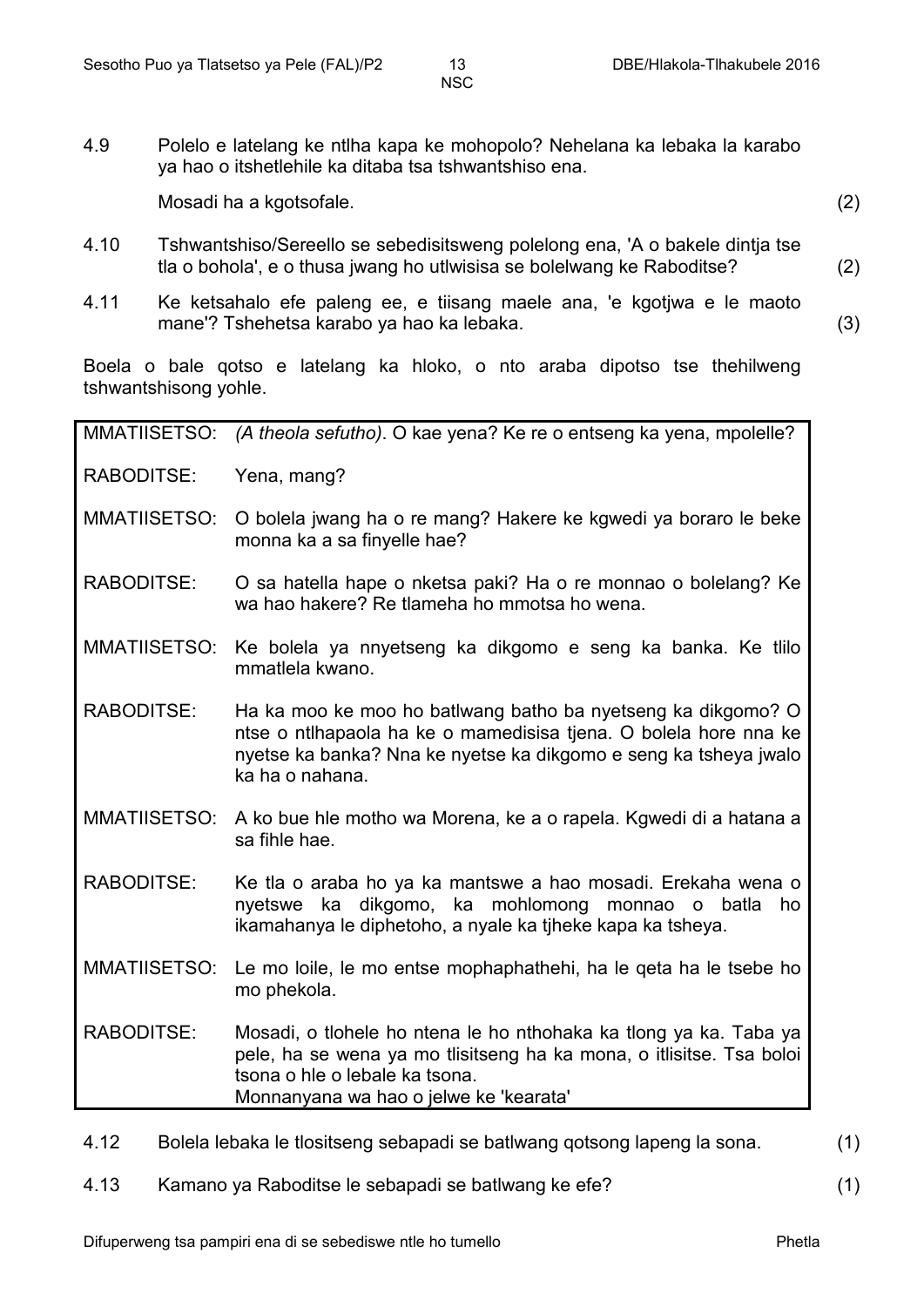|      | <b>MATSHWAO OHLE A KAROLO YA B:</b>                                                                                                                  | 35  |
|------|------------------------------------------------------------------------------------------------------------------------------------------------------|-----|
| 4.20 | Ketsahalo ya hore ka le leng hoseng Motaung a iphumane a apere phalatsa<br>ya Mmatshele, e bidietsang bophelong ba Motaung?                          | (2) |
| 4.19 | Ho ya ka diketsahalo tsa pale ee, na o bona bobe bo fumantshitswe moputso<br>o bo tshwanetseng getellong? Nehelana ka lebaka la karabo ya hao.       | (2) |
| 4.18 | Ketsahalo ya hore Tiisetso a fete dithuto tsa hae tsa materiki, Nkepe a<br>hlolehe, e ntshetsa pele kgolo ya kgohlano jwang ka hara tshwantshiso ee? | (2) |
| 4.17 | Hlalosa kamoo ketelo ena ya Mmatiisetso ha Raboditse e hlahisitseng<br>mothinya o neng o sa lebellwa kateng.                                         | (2) |
|      | Ketsahalo eo ho yona sebapadi sa sehlooho, se tshwarwang ke mapolesa<br>tshwantshisong ena e bontsha tharollo/mothipoloho.                           | (2) |
| 4.16 | Bolela hore polelo e latelang ke Nnete kapa Mafosi, o be o nehelane ka<br>lebaka la karabo ya hao.                                                   |     |
| 4.15 | Ke mabaka afe A MABEDI a ileng a etsa hore Mmatshele a leleke Motaung<br>ha hae?                                                                     | (2) |
| 4.14 | Nehelana ka mabaka A MABEDI a neng a etse hore sebapadi se batiwang se<br>fellwe ke mosebetsi.                                                       | (2) |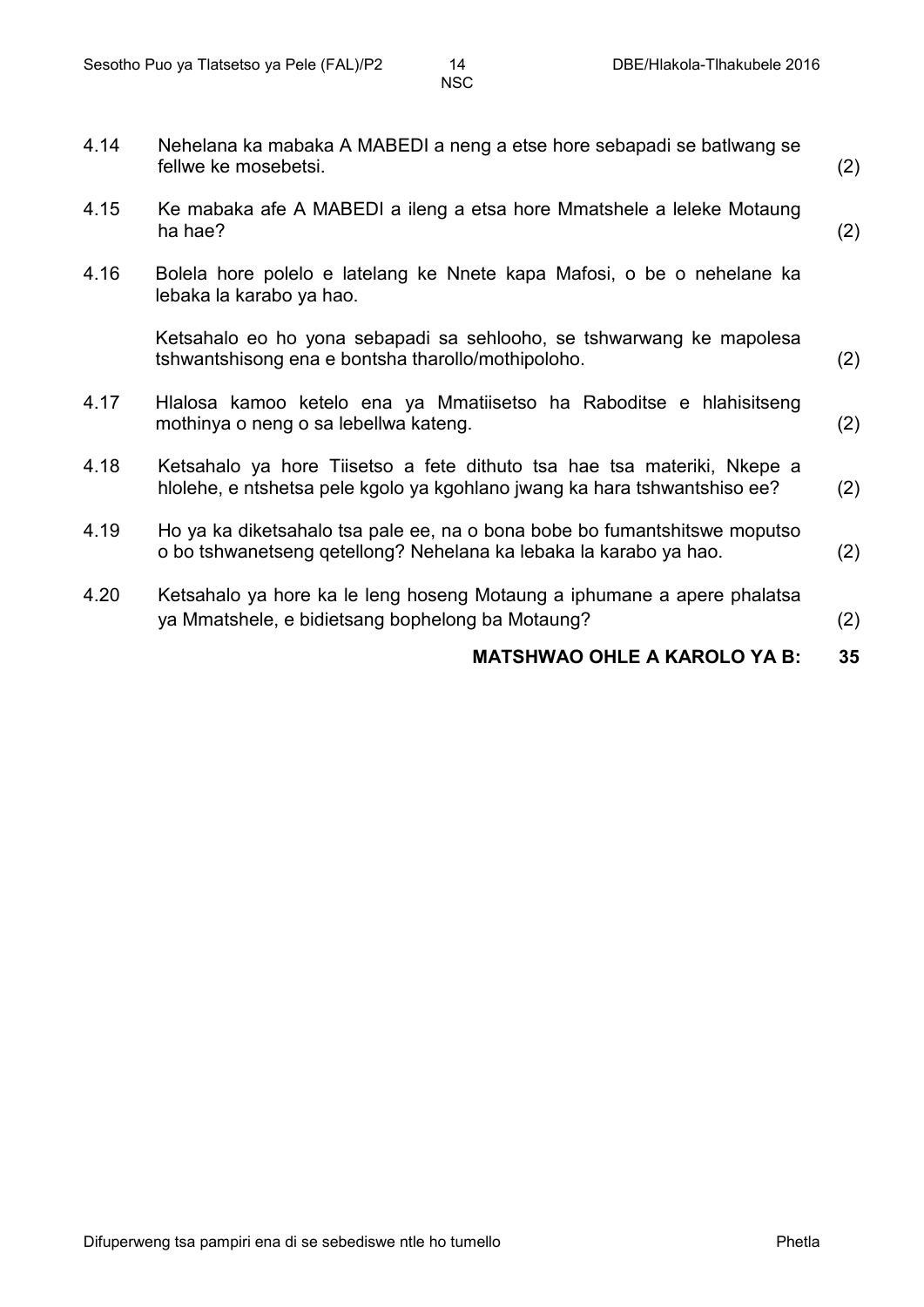#### **KAROLO YA C: DIPALEKGUTSHWE**

Araba potso TSE PEDI tse itshetlehileng dipalekgutshweng TSE PEDI tseo o ithutileng tsona selemong sena. Araba POTSO ya 5.1 le POTSO ya 5.2.

#### **POTSO YA 5.1:** *MODIA* **– MK Mofihli le ba bang**

5.1 Bala qotso ena ka hloko, o nto araba dipotso tse tla e latela. Ela hloko hore dipotso di itshetlehile palekgutsweng yohle, e seng hodima qotso feela.

#### **BONTSHUNYEKGARE**

Hoba a thole, e mong tjena ya neng a le molelele a bile a le nko e telele a re: 'Banna ba heso, nnete e hlola ka mehla. Re ka etsa mekutu, matsapa le boikgathatso bofe kapa bofe ba ho lwantsha nnete, empa nnete e tla dula e hlotse ka mehla. Re ka bolaya batho ka mokgwa ofe kapa ofe oo re ka o sebedisang, empa ha e le mohopolo wa batho wona re ke ke ra o bolaya'.

Kgurumbala o ile a hemela hodimo, a nyeka melomo, a panyapanya, a tjamela Molelle. 'Ha ke utlwisise. O bolelang ha o re nnete e hlola ka mehla? O reng ha o re re ka bolaya batho, empa ha e le mohopolo wa batho wona re ke ke ra o bolaya? Hona ke ka lebaka la eng ha o bua jwalo ka ha eka ha o e mong wa madi a rona?' Molelle a tsitsinya hlooho, a mo tadima, a sheba fatshe motsotswana hoba eo a realo.

Ha a phahamisa hlooho a re: 'Mamelang banna ba heso! Phoso ha e le phoso ke phoso, mme phoso e lokela ho bolelwa haeba re fela re lakaletsa bana ba rona bokamoso bo tjhatsi. Nnete ke hore nako e a tla eo batho bana ba tlang ho arabelwa ka yona'.

| 5.1.1 | Modulasetulo wa kopano ee e ne e le mang?                                                                                                                         | (1)               |
|-------|-------------------------------------------------------------------------------------------------------------------------------------------------------------------|-------------------|
| 5.1.2 | Bolela hore sepheo sa kopano ena e ne e le sefe?                                                                                                                  | (1)               |
| 5.1.3 | Sesosa sa kgohlano e totobatswang ke dipuo tsa baphetwa<br>qotsong ee ke sefe?                                                                                    | (1)               |
| 5.1.4 | Nehelana ka ntiha E LE NNGWE e bontshang ho se tshwane<br>pakeng tsa kopano ena le e ileng ya tshwarwa ka mora yona.                                              | (1)               |
| 5.1.5 | Hlalosa ka dintlha TSE PEDI kamoo diofisiri di neng di ikutlwa<br>kateng ka mora kopano e ileng ya tshwarwa ka mora eo ho<br>buuwang ka yona qotsong e ka hodimo. | (2)               |
| 5.1.6 | Bolela hore polelo e latelang ke Nnete kapa Mafosi, o be o<br>nehelane ka lebaka la karabo ya hao.                                                                |                   |
|       | Dipuo tsa Molelle e ne e le menahano ya hae feela e sa kang ya<br>phethahala.                                                                                     | $\left( 2\right)$ |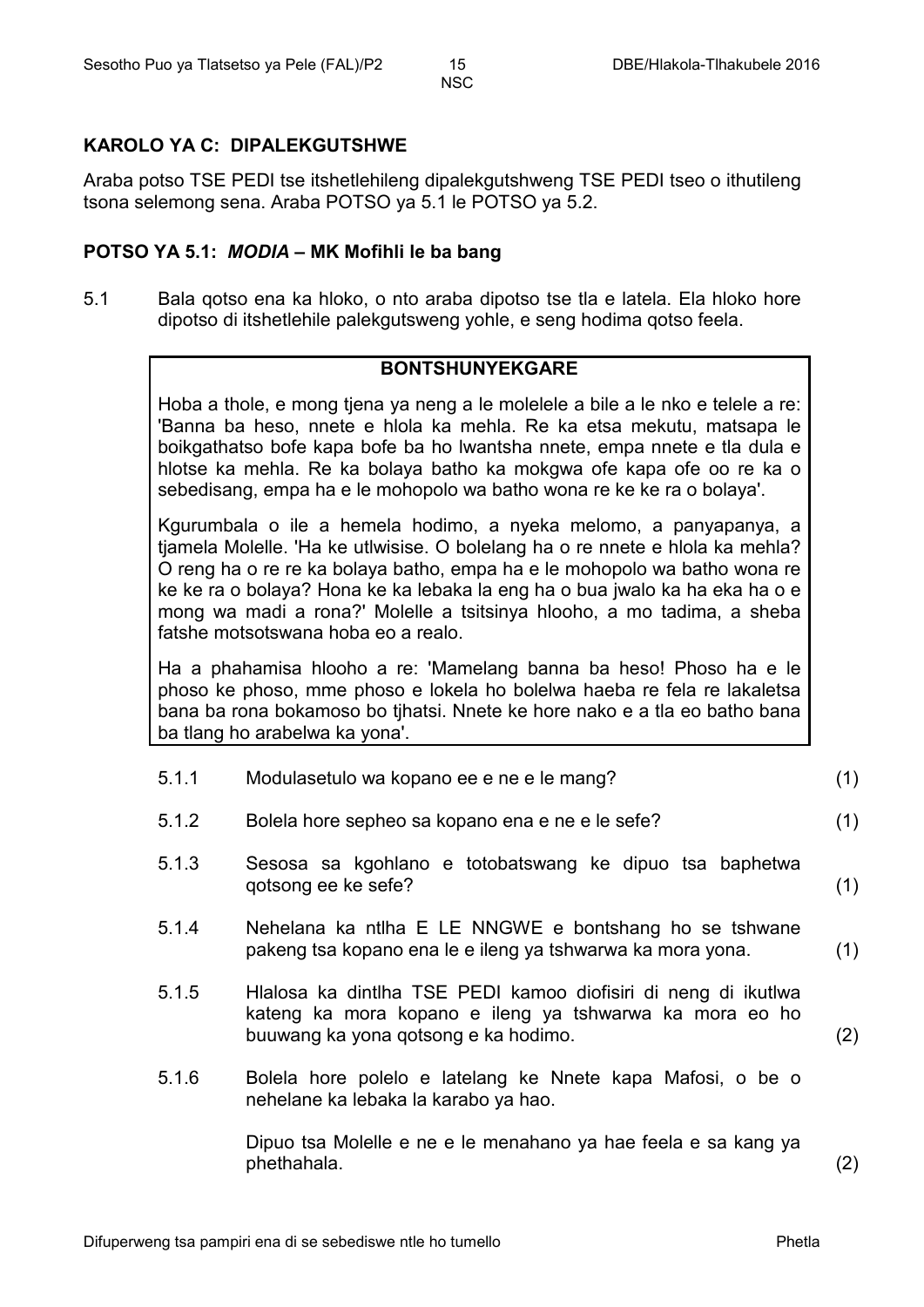5.1.7 Dumellana le polelo e latelang ka ho nehelana ka lebaka le tsamaellanang le diketsahalo tsa palekgutshwe.

> Ditaba tsa qotso e ka hodimo, di totobatsa tharahano ya diketsahalo palekgutshweng ena. (2)

- 5.1.8 Ntlhakemo ya mongodi ke efe malebana le lebollo? Tshehetsa ntlha ya hao ka lebaka. (2)
- 5.1.9 Nehelana ka ketsahalo E LE NNGWE palekgutshweng (e seng qotsong), e tiisang/nnetefatsang polelo e latelang:

Mongodi o sebedisa dipuo tsa baphetwa ho senola botho/semelo sa bona.  $(2)$ 

- 5.1.10 Na o ka re tharollo e fihletswe palekgutshweng ee? Nehelana ka lebaka la karabo. (2)
- 5.1.11 Na mongodi o atlehile ho reha palekgutshwe ee sehlooho se e loketseng? Tshehetsa karabo ya hao ka lebaka. (2)

**LE**

5.2 Bala qotso e latelang ka hloko, o nto araba dipotso tse thehilweng palekgutshweng yohle.

#### **HA SE NNA KE WENA**

Hang bana ba hwerehana, ba hlahafala, ba bina dipina tse mona tse binwang ka puo eo e seng ya Sesotho, haholo ha dintho di se di le tjena. Yare moo mookamedi a sa ntseng a maketse hore na ho etsahalang ke eng, a tshoha a se a bona ba se ba nyoloha ba kokositse dikgarafu, diharaka, dipeke, difereko le mafielo, pina ba e hlabetse hodimo, ba habile nqa ofising. Bana bana ba ne ba bina dipina tse rohakang motsamaisi, ba bile ba mmitsolla jwalo ka ha eka ke thaka bona. Dipolakareteng tseo ba neng ba di phahamisitse, ba ne ba sa mo rohaka ba ne ba mo fetsheotse.

Ketso ena e neng e qala ho mo hlahela, e ne e mo tshositse ka mokgwa o makatsang, o ne a thothomela, marukgwe a kapea, ka hanong ka mona a omme ngo! Nakong eo a neng a re o leka ho bua lentswe la hana ho tswa. Mahlo a hae a leka ho tjhalatsa ho batla eo a ka mo namolelang, empa a se ke a mo fumana. Eitse hoba Tatolo a lemohe maemo ana a ntseng a mpefala motsotswana le motsotswana, a iteta sefuba ho bua le mokgopi. 'Bohle mamelang! Mokgwa ona ha se mokgwa o nepahetseng wa ho leka ho rarolla mathata haeba a le teng. Ho hang bana ha ba lebellwa ho etsa sena seo le se etsang'.

5.2.1 Bolela mophetwa ya ileng a susumetsa bana hore ba kene morerong ona oo re o bonang qotsong e ka hodimo. (1)

5.2.2 Diketsahalo tsa palekgutshwe ena di totobatsa kgohlano ya mofuta ofe? (1)

Difuperweng tsa pampiri ena di se sebediswe ntle ho tumello Phetla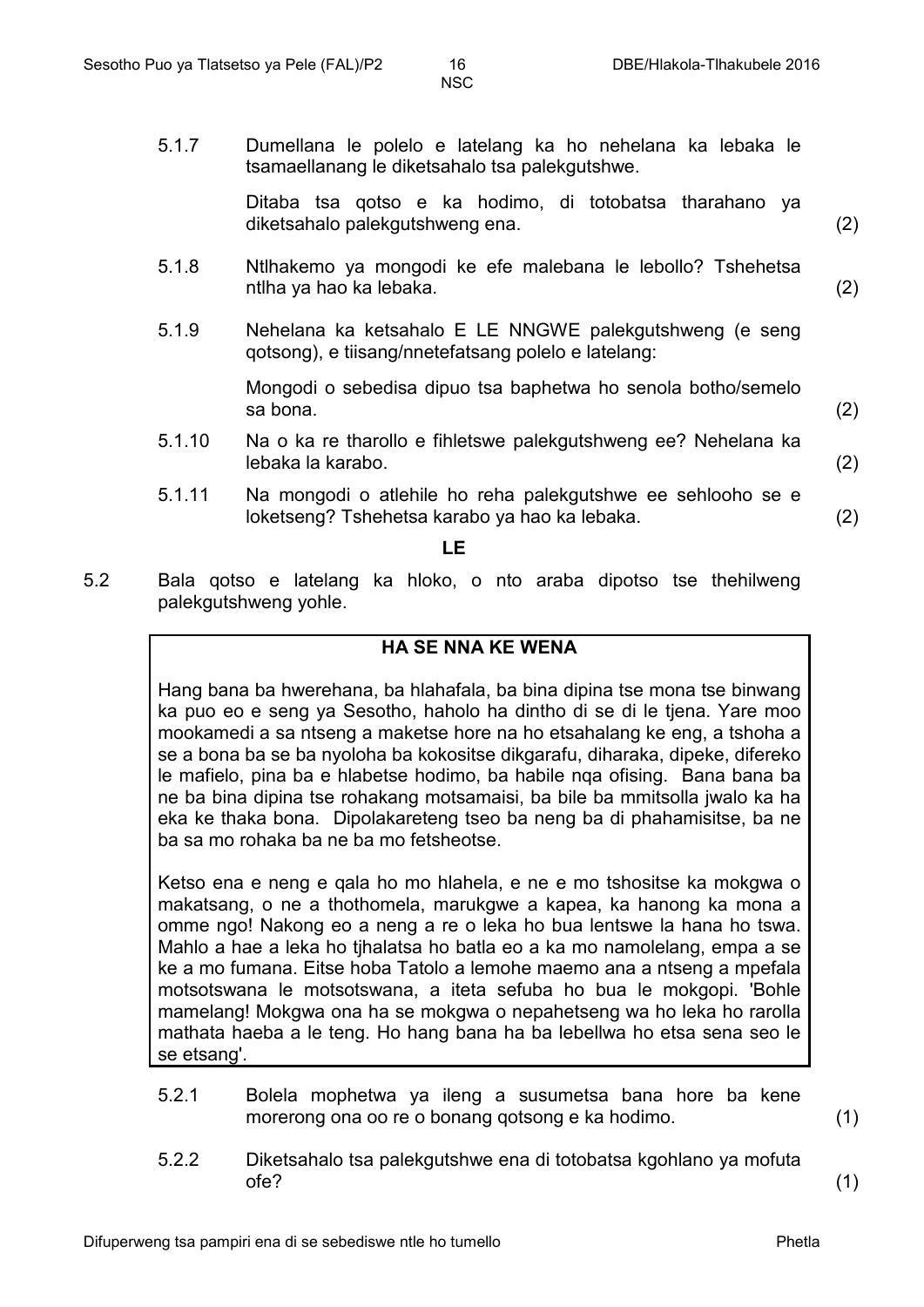| 5.2.3  | Bolela sesosa sa kgohlano eo o e boletseng ho 5.2.2.                                                                           | (1) |
|--------|--------------------------------------------------------------------------------------------------------------------------------|-----|
| 5.2.4  | Mophetwa wa sehlooho ke ofe palekgutshweng ee?                                                                                 | (1) |
| 5.2.5  | Ke dintho dife TSE PEDI tse re totobaletsang hore diketsahalo tse<br>gotsong ke tsa mehleng ya kajeno?                         | (2) |
| 5.2.6  | Mookamedi o ile a phonyoha jwang moferefereng oo ho buuwang<br>ka ona qotsong e ka hodimo?                                     | (2) |
| 5.2.7  | Maele ana, 'Motsheha lefuma o a ipiletsa', a nyallana/dumellana<br>jwang le ketsahalo ya ho fellwa ke mosebetsi ha Ralehlatsa? | (2) |
| 5.2.8  | Bolela hore ke Nnete kapa Mafosi, o be nehelane ka lebaka la<br>karabo ya hao.                                                 |     |
|        | Tatolo ke monamodi palekgutshweng ena.                                                                                         | (2) |
| 5.2.9  | Ditaba tsa gotso e ka hodimo, di totobatsa monga tsona e le motho<br>wa semelo sefe?                                           | (2) |
| 5.2.10 | Ke ketsahalo efe e re bontshang mothinya o sa lebellwang<br>palekgutshweng ee? Nehelana ka lebaka la karabo ya hao.            | (3) |
|        | <b>MATSHWAO OHLE A KAROLO YA C:</b>                                                                                            | 35  |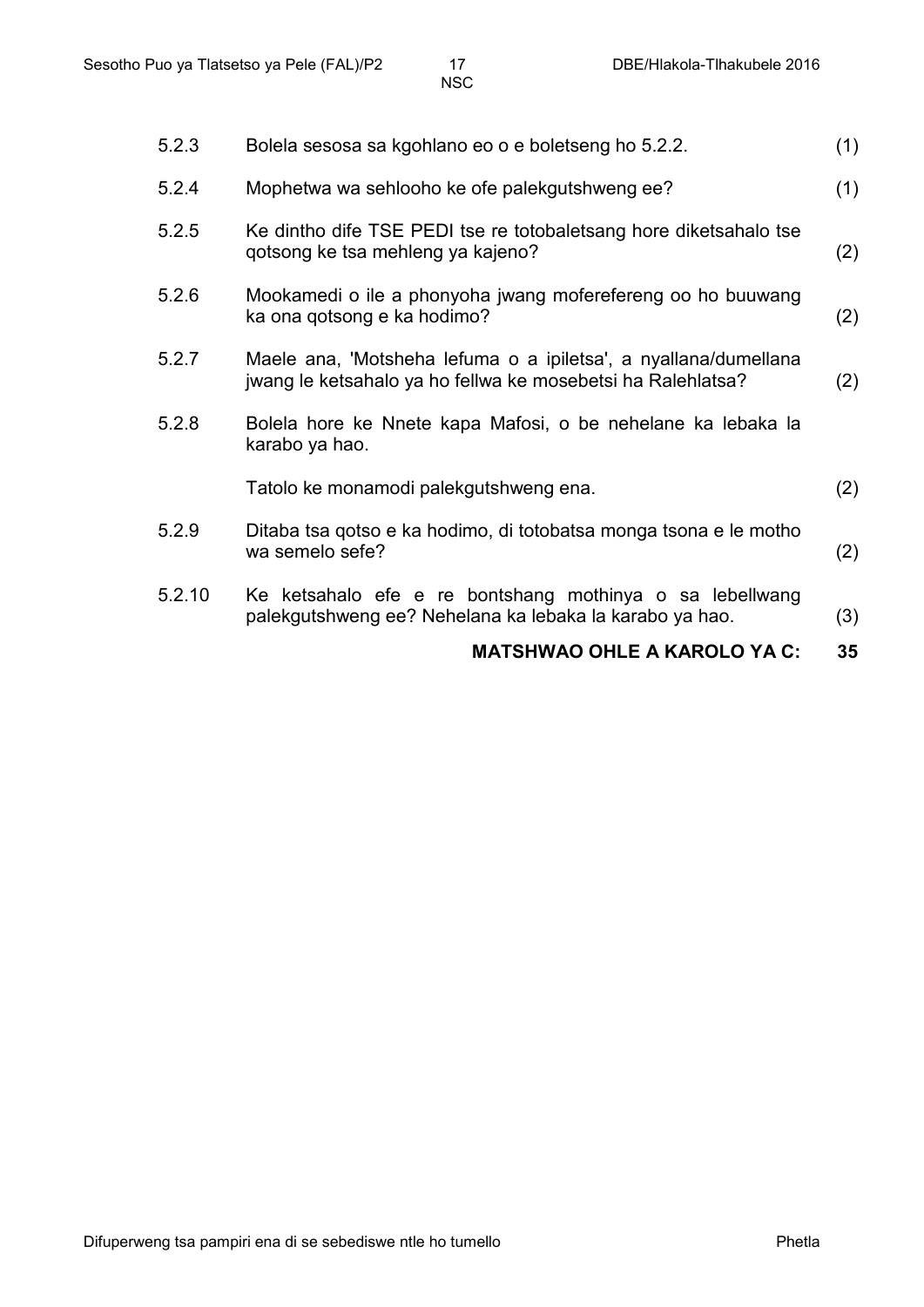#### **KAROLO YA D: DITHOTHOKISO**

Araba potso TSE PEDI tse itshetlehileng dithothokisong TSE PEDI tseo o ithutileng tsona selemong sena. Araba POTSO ya 6.1 le POTSO ya 6.2.

#### **POTSO YA 6**

6.1 Bala thothokiso ena ka hloko, ebe o araba dipotso tse tla e latela.

#### **FATSHENG LENA – PM Ramathe**

- 1 Kajeno mehla e fetohile re a ipusa,
- 2 Maoba re ne re bua ka Mmantsopa setsebi,
- 3 Kajeno re bua, Boithatelo, mophedisi,
- 4 Hoba tsa rona diketso ke boithatelo ba pelo ho thabisa.
- 5 Ke masea ditameneng ho a qhafutsakwa,
- 6 Motsamao ke matswedintsweke tholwana ya mothamahane,
- 7 Botjha tholwana bohlokwa sentebale,
- 8 Puo ke pina ya mehla: Hwenene nkuke.
- 9 Fatsheng lena la mapalesapelo la masetladibete,
- 10 Kobo re apere bootswa re apere bofokodi,
- 11 Bojakane re bo qwaile re bo phephethile,
- 12 HOBA RE BUSWA KE: Boithatelo: re thabile.
- 13 Ka mehla ha ke sheba tsa lena ditlhoka,
- 14 Moya wa ka o haraswana dikoto,
- 15 Ya me pelo e tlokoma sa lekweba,
- 16 Moya wa ka o futha sa leqeba.
- 6.1.1 Bolela ntho E LE NNGWE eo sethothokisi se reng e bontsha hore mehla e fetohile. (1)
- 6.1.2 Sethothokisi se bolela eng ka hwenene molathothokisong wa 8? (1)
- 6.1.3 Nehelana ka lebaka leo ho thweng ke lona le etsang hore batho ba thabe kajeno. (1)
- 6.1.4 Bolela bonono ba bothothokisi bo sebedisitsweng melathothokisong ya 2 le 3. (1)
- 6.1.5 Ke molathothokisong ofe temanathothokisong ya boraro moo sethothokisi se re tsebisang hore batho bao ho buuwang ka bona ha ba tsamaellane le bokeresete? (1)
- 6.1.6 Hlalosa se bolelwang ke molathothokiso wa 5. (2)
- 6.1.7 Bohlokwa ba tshwantshanyo/papiso e sebedisitsweng molathothokisong wa 15 ke bofe molathothokisong oo? (2)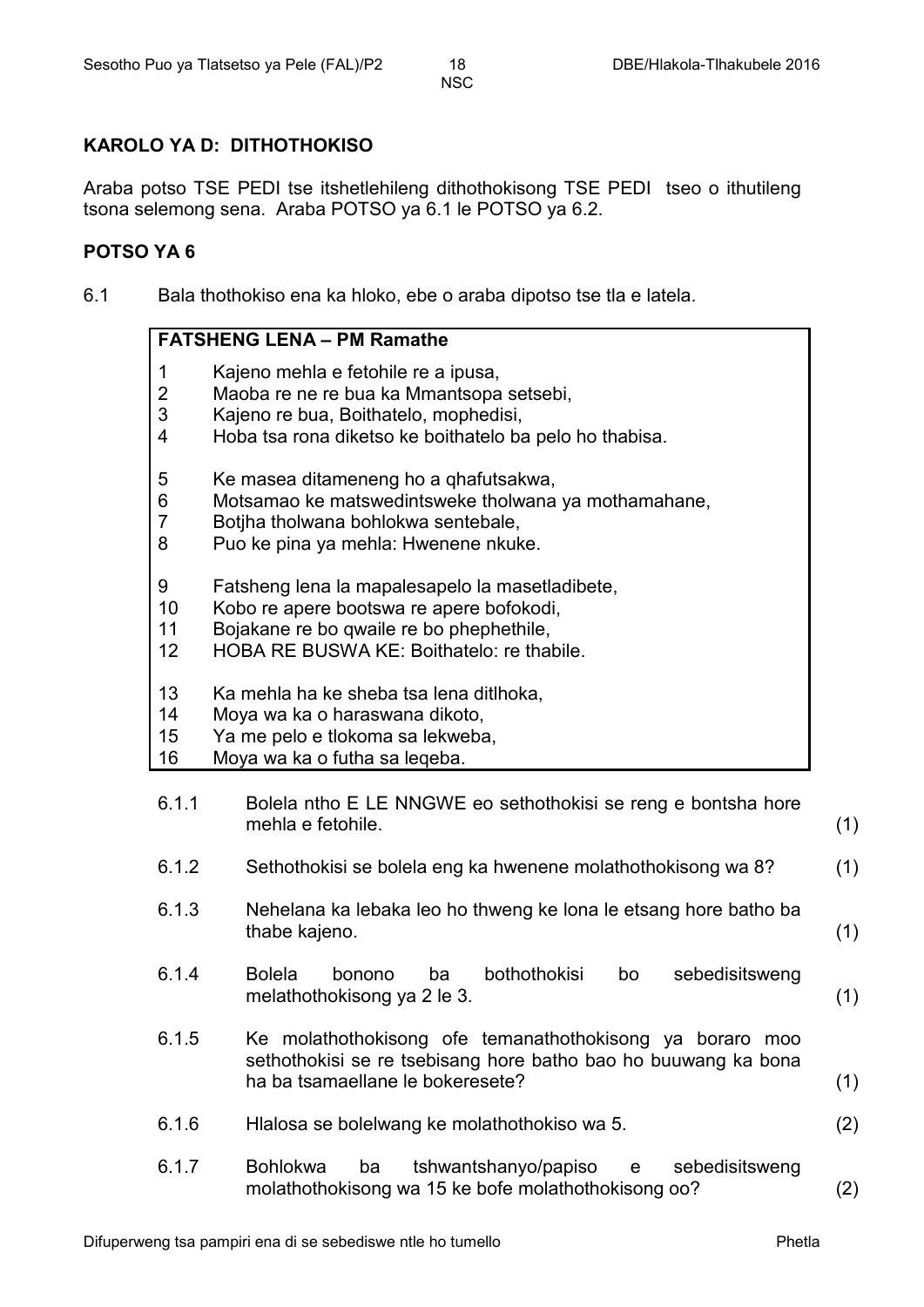6.1.8

6.1.9

le o thusa jwang ho utlwisisa thothokiso ee?

(2)

(2)

Hlalosa sehalo sa sethothokisi ho latela ditaba tsa thothokiso ena.

Lentswe lena, 'Kajeno', le sebedisitsweng molathothokisong wa 1

Difuperweng tsa pampiri ena di se sebediswe ntle ho tumello Phetla 6.1.10 6.1.11 Molaetsa/Thuto ya thothokiso ee ke efe? Bonono ba bothothokisi bo sebedisitsweng molathothokisong wa 4 bo bitswang, mme bo sebedisitswe ka sepheo sefe molathothokisong oo? (2) (3) **LE** 6.2 Bala thothokiso ena ka hloko, ebe o araba dipotso tse tla e latela. **HO SE TSHEPAHALE – RN Phume** 1 2 3 4 5 6 7 8 9 10 11 12 13 14 15 16 Ha le iketse le hotse ka thata, Thaka tsa hae di ja puting, Di ja 'tjhokolete' monate mabothotsa Lona le kgangwa ke dipabi naheng! Kgomo o alositse tsa mang? Ke tse qwakeditsweng 'dimpara' Di qwakeditswe ke a mang maqwatsiqwatsi, Qwaketsano ke bohobe maqwatsiqwatsi. Wele! Tshepahala hle leqwatsiqwatsi, E ja tshepahalo ka ha ke bohobe, Tshepahalo ke bohobe ba bophelo, E tla o phedisa e o etse motho. Tlohela mesebetsi ya mopheme, Tlohela mesebetsi ya phokojwe, Lesa hle mesebetsi ya dirobalanaheng, Dirobalanaheng ke ntho tsa ho itebala. 6.2.1 6.22 6.2.3 Nehelana ka lentswe le ntseng le bolela diphoqo thothokisong. Dikgomo tseo leqwatsiqwatsi le di disang ke tsa mang? Ke maikutlo afe a qholotswang ke melathothokiso ya 9 le 15? (1) (1) (1) 6.2.4 Bolela ntho TSE PEDI tseo ho thweng leqwatsiqwatsi le hotse le sa di je. (2) 6.2.5 Qolla lentswe le re bopelang kgonyetso temanathothokisong ya pele, o be o bontshe hore kgonyetso eo e na le tshusumetso efe molathothokisong oo. (2)